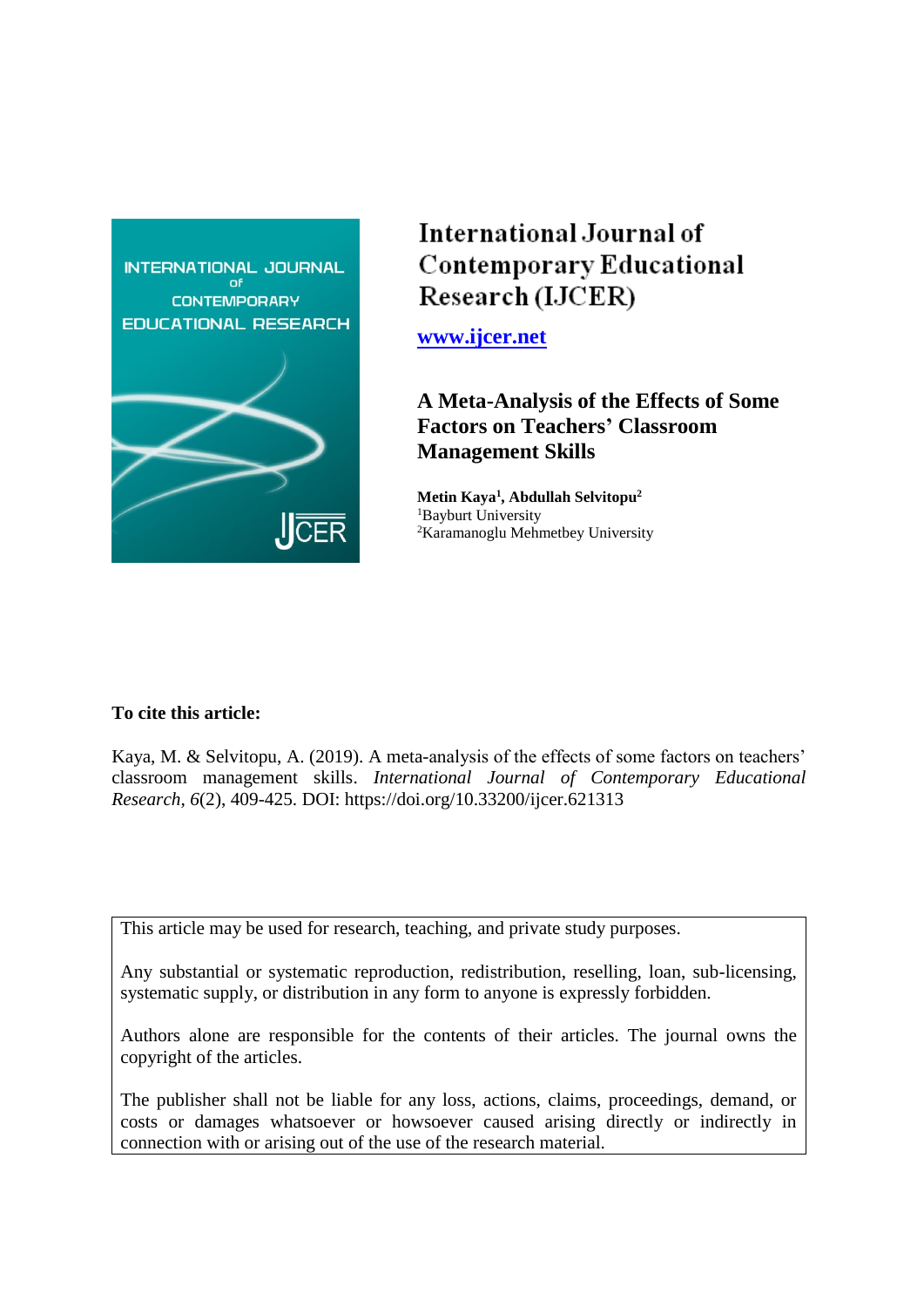

# **A Meta-Analysis of the Effects of Some Factors on Teachers' Classroom Management Skills**

**Metin KAYA<sup>1</sup> , Abdullah SELVİTOPU2\*** <sup>1</sup>Bayburt University <sup>2</sup>Karamanoglu Mehmetbey University

## **Abstract**

The purpose of this study is to examine the effect of personal, professional and organizational factors on teacher's classroom management skills in the Turkish context. Meta-analyses were performed to find out the effect sizes and understand the trend in substantive findings across classroom management skills studies. Data consisted of articles, master theses, and dissertations which were retrieved from the Turkish Higher Education Council (THEC) National Theses Center, ULAKBIM (a database for articles indexed by TUBITAK-ULAKBIM), THEC Academic, and Google Scholar databases. The main dataset in this study consisted of 59 independent studies. Findings revealed that the effect of personality traits of teachers, professional, and organizational factors on teachers' classroom management skills was found at medium level. Emotional traits of teachers', sub-dimension of personality traits, produced a greater effect size than cognitive skills and personality type. Teachers, who feel satisfied with their job, work in a positive school climate, get motivated by their top managers and share common values and culture with their colleagues, tend to use CMSs more effectively. While occupational burnout, low teaching performance, and poor organizational communication have a negative but significant effect, job satisfaction, school climate, organizational motivation, shared organizational values and rules have a moderately positive and significant effect on teachers' CMSs.

**Key words:** Classroom management skill, personal, professional, organizational, factors, meta-analysis.

# **Introduction**

-

Classroom management, as the best way of an effective teaching and learning, transforms student potentials and provide outputs such as knowledge, skill and behavior (Aydın, 2017; Balay, 2012). In addition, it also has a great impact on developing students' academic knowledge, cognitive competence and affective qualifications (Dincer & Akgun, 2015). Within this context, having desirable classroom management skills, for teachers and teacher candidates, is critical. Generally, classroom management is defined as an extensive body of activities including systematic implementation of principles, concepts, theories, models, and techniques related to functions of planning, organizing and evaluation to accomplish the specific educational goals (Erdogan, 2011). According to Brophy (1986) classroom management doesn't mean just trying to minimize the negative behaviors of students and directing students to cooperate to minimize these behaviors, but it means all academic abilities in teaching and learning process and organizing activities that make students take part in these activities at maximum level. Considering Brophy's definition, classroom management consists of five skills:

- i. Classroom management should be based on creating positive teacher-student and student-student relationship.
- ii. Students' personal needs should be on top of the agenda in classroom management process.
- iii. An effective classroom management requires responding academic needs of students both individually and as a group by using teaching methods that provide upper learning.
- iv. Classroom management requires student involvement in creating code of conduct, and also employing techniques related to group management.

<sup>\*</sup> Corresponding Author: *Abdullah Selvitopu, aselvi@kmu.edu.tr*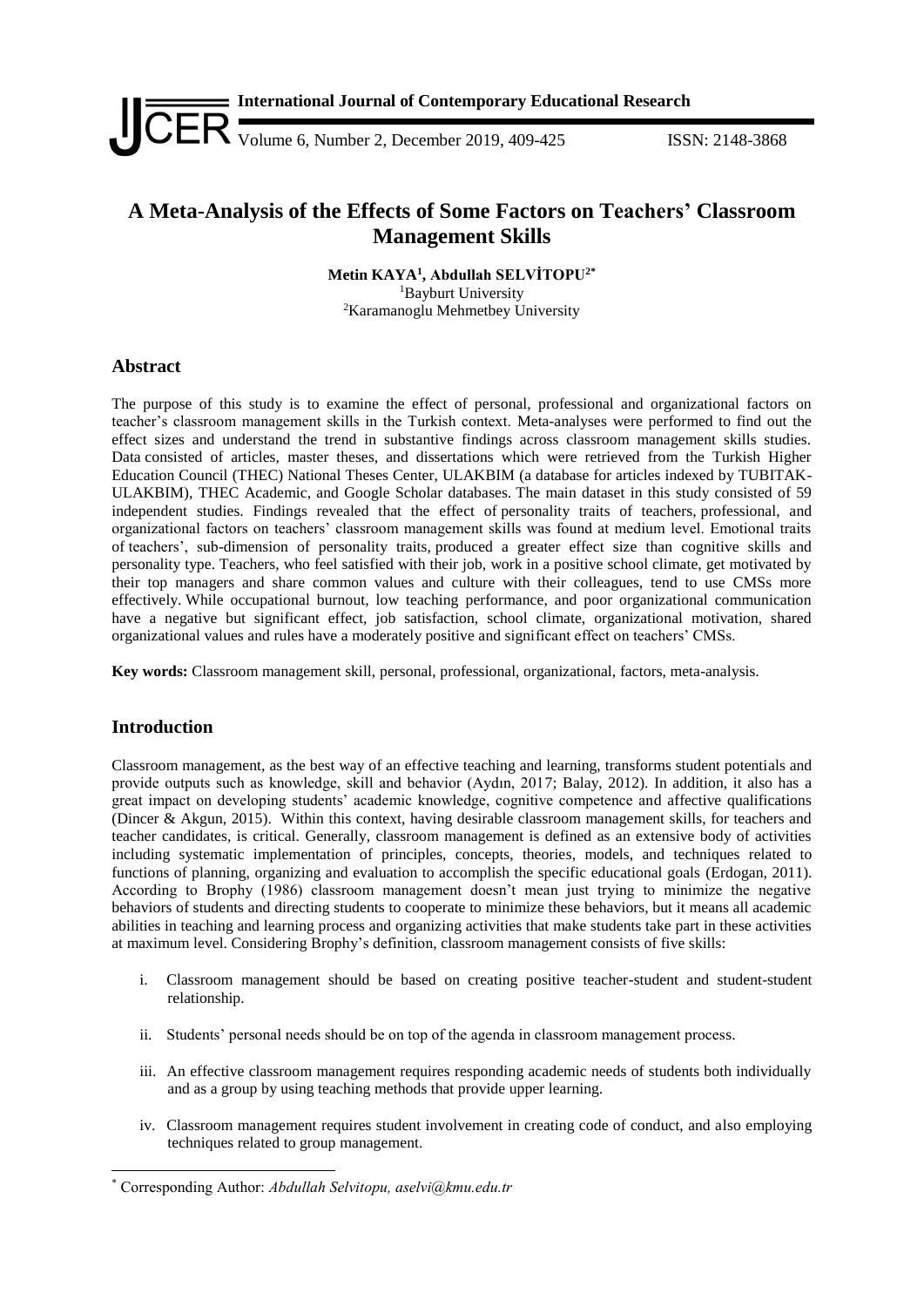v. Classroom management requires guiding students with the aim of improving and evaluating their negative attitudes (Jones & Jones, 2004).

In the last decades, globalization and the dramatic changes in technology have brought effective human resources on a critical focus. Effective management in organizations and employees' skills are closely related with each other. For that reason, in terms of organizational efficiency and productivity, employees' skills have become very important. Since, identifying and developing skills of employees in organizations has become a strategic factor for the maintenance of organizational efficiency and productivity (Kececioglu, & Erkan, 2013; Ünal, 2013). From this point of view, teacher's proficiency skills have to be evaluated for a sustainable school efficiency and productivity. Ministry of National Education (MoNE) and Turkish Council of Higher Education (THEC) have conducted various studies to identify the competencies of both teachers and teacher candidates in the last decade (MoNE, 2006; 2017; THEC, 2011). The MoNE (2017) classified teachers' general competency fields as professional knowledge, professional skills, and professional norms and attitudes. Furthermore, professional skills field was classified as planning teaching-learning processes, creating learning environment, managing teaching-learning processes (classroom management) and assessment and evaluation skills. In recent years, studies, conducted by the MoNE in Turkey for identifying the levels of competency, efficiency and performance students, has also taken great attention. Within this context, MoNE and THEC have updated bachelor degree programs to provide efficient teacher training courses which are the most important dimensions of teacher efficiency. Moreover, MoNE and THEC have also conducted some important studies to make teachers question their competences, identify their current status, and create developmental goals related to teaching profession (MoNE, 2006, 2017; THEC, 2011, 2018).

Teachers are expected to manage their classes in an effective way that students can benefit from the schooling activities in maximum level. Hence, teachers should master in classroom management as it is a mandatory component of effective teaching and learning. A vast amount of literature also emphasizes that besides students' general level of intelligence, home environment, socioeconomic status or motivation, teachers can also make a great difference in terms of student outcome or achievement (Henson & Chambers, 2003; Hester, Gable, & Manning, 2003; Marzano & Marzano, 2003; Muijs & Reynolds, 2001; Ozdemir, 2019). This emphasis on teachers' classroom management skills is also specified by TALIS 2018 results. According to TALIS results, teachers' professional development significantly associated with many dimensions of classroom management skills and their participation in professional development goes hand in hand with their mastery of a wider array of methods to use in the classroom (OECD, 2019; Peña-López, 2009). In other words, having classroom management skills is highly crucial for the effectiveness of teaching profession. Classroom management literature includes studies that researching impacts of effective classroom management skills and classroom management programs on students' academic achievement levels, affective dimension and other behaviors (Marzano, Marzano, & Pickering, 2003; Mashburn, Hamre, Downer, & Pianta, 2006; Poulou, 2017; Mujis & Reynolds, 2002; Stronge, Ward, & Grant, 2011; Korpershoek, Harms, de Boer, van Kuijk, & Doolaard, 2016). As generally emphasized by various studies, teachers' influence over students is related directly to teachinglearning styles, teaching content and curriculum, interaction styles with one another and perception of the world around them, and that influence may be more powerful than we think and long lasting (Darling-Hammond, 2001; Marzano, Marzano, & Pickering, 2003; Poulou, 2017). Being aware of that influence is also important for creating positive attitude toward learning and achieving academic and social outcomes (Stronge, 2018). Classroom management includes various dimensions such as arranging classroom environment, time management, behavior management, teaching-learning management, communication and motivation management (Aydın, 2017; Uğurlu, 2016). Classroom management efficacy means the information, skills, norms, attitudes and beliefs of teachers related to those dimensions. Effective management of teaching and learning process is an important factor for teaching profession. Considering all of these, classroom management skills and the factors, which effect those skills predominantly, should be examined. Studying the effects of these factors on teachers' classroom management skills is considered highly important in terms of creating positive classroom environment. This study is an attempt to analyze the effects of factors which are related with teachers' classroom management skills.

#### **Purpose of the Study**

The purpose of this study is to examine the effect of personal, professional and organizational factors on teacher's classroom management skills. Those factors include personal traits of teachers, professional and organizational factors. The following research questions guided this study;

1. Do the factors (personal, professional, organizational factors) have effect on teacher's classroom management skills?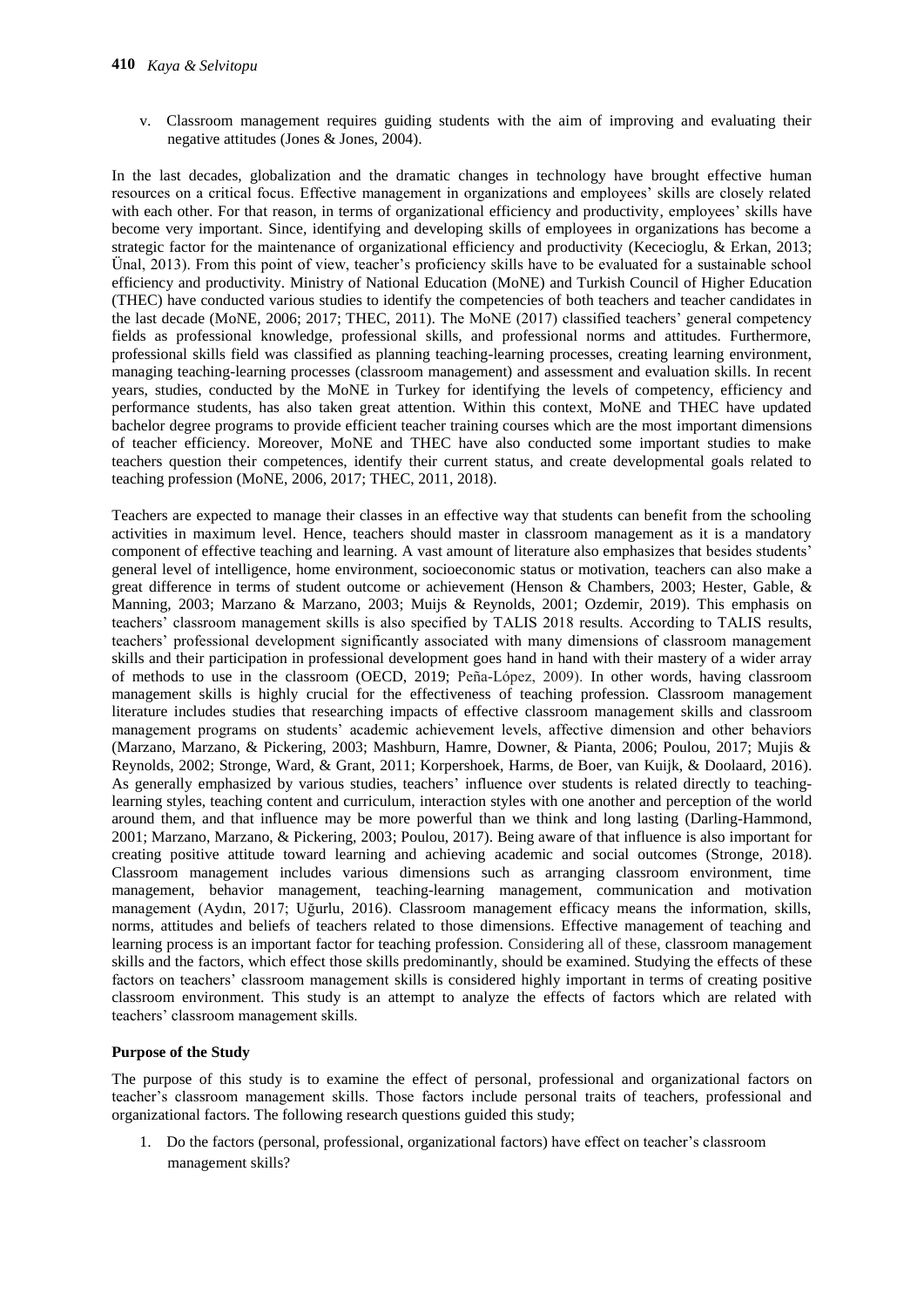2. Do the effect sizes of personal, professional and organizational factors differ significantly in terms of moderator variables?

#### **Methodology**

Beginning in the 1970s, meta-analysis is the method that combines effect sizes from different studies researching the same question to get better estimates of the population effect sizes (Field, 2009). Meta-analysis is frequently applied as a means of understanding the trend in substantive findings across studies (Glass  $\&$ Smith, 1977). It requires systematic treatment of relevant studies and produces a measure of overall impact or the relation of the construct of interest (Robinson, Lloyd & Rowe, 2008). Meta analyses help researcher combine the statistical results of independent studies conducted in a specific field or subject and give a chance to make statistical analyses on those results to reach an extensive finding (Borenstein, Hedges, Higgins & Rothstein, 2009; Dincer, 2018; Lipsey & Wilson, 2001). As the present study aimed at examining the effects of personal, professional, and organizational factors on teacher's classroom management skills, meta analyses were conducted as the best way to find out the effect sizes and understand the trend in substantive findings across classroom management skills studies.

#### **Data Collection**

Data consisted of articles, master theses and dissertations which were retrieved from the THEC National Thesis Center, ULAKBIM (a database for articles indexed by TUBITAK-ULAKBIM), THEC Academic, and Google Scholar databases. The keyword searches included the following terms both in Turkish and English: *classroom, classroom management, classroom skill(s), classroom management competency, classroom technique(s), teaching management, teaching ability, classroom strategy/strategies*. The keywords were searched by both of the researchers, and were also saved to analyze and compare the potential publications to be included in the meta-analyses. Data covered the publications between 2007 and 2019. The last search dated back to June, 2019.

*Inclusion Criteria:* The criteria set for the study is as follows;

- 1. Studies that report correlation coefficient between personal, professional or organizational culture and CMSs.
- 2. Participants should be in service teachers.
- 3. Studies should be published between 2007 and 2019.
- 4. The written language of independent studies should be Turkish or English.
- 5. Sampling should be from the educational districts in Turkey.
- 6. Studies should be conducted in pre-primary, primary and secondary levels of education.

Data pool consisted of 89 independent studies after keyword searches. By considering the inclusion criteria, researchers examine all the studies comparatively and 30 of them were excluded because of some deficiencies such as not having plenty of data for statistical analysis, inappropriate sampling or duplicated studies. Studies which were duplicated ( $k=19$ ), conducted in universities or special education levels ( $k=3$ ), or have samples from teacher candidates (k=8) were excluded from the data pool. After that process, 59 studies were left as the general dataset of this meta-analysis study and were coded into the coding form developed by the researchers. Datasets were categorized in three sub categories according to the outputs of the studies a) personality traits (PTs) included studies that focused on the relation between CMSs and teacher's personality traits, b) professional factors (PFs) included studies that focused on the relation between CMSs and professional factors, and c) organizational factors (OFs) included studies that focused on the relation between CMSs and organizational behavior. In sum, studies in the dataset include data about the factors effecting teacher's classroom management skills. Descriptive statistics were presented in Table 1. Appendix 1 includes studies comprising the dataset of this study.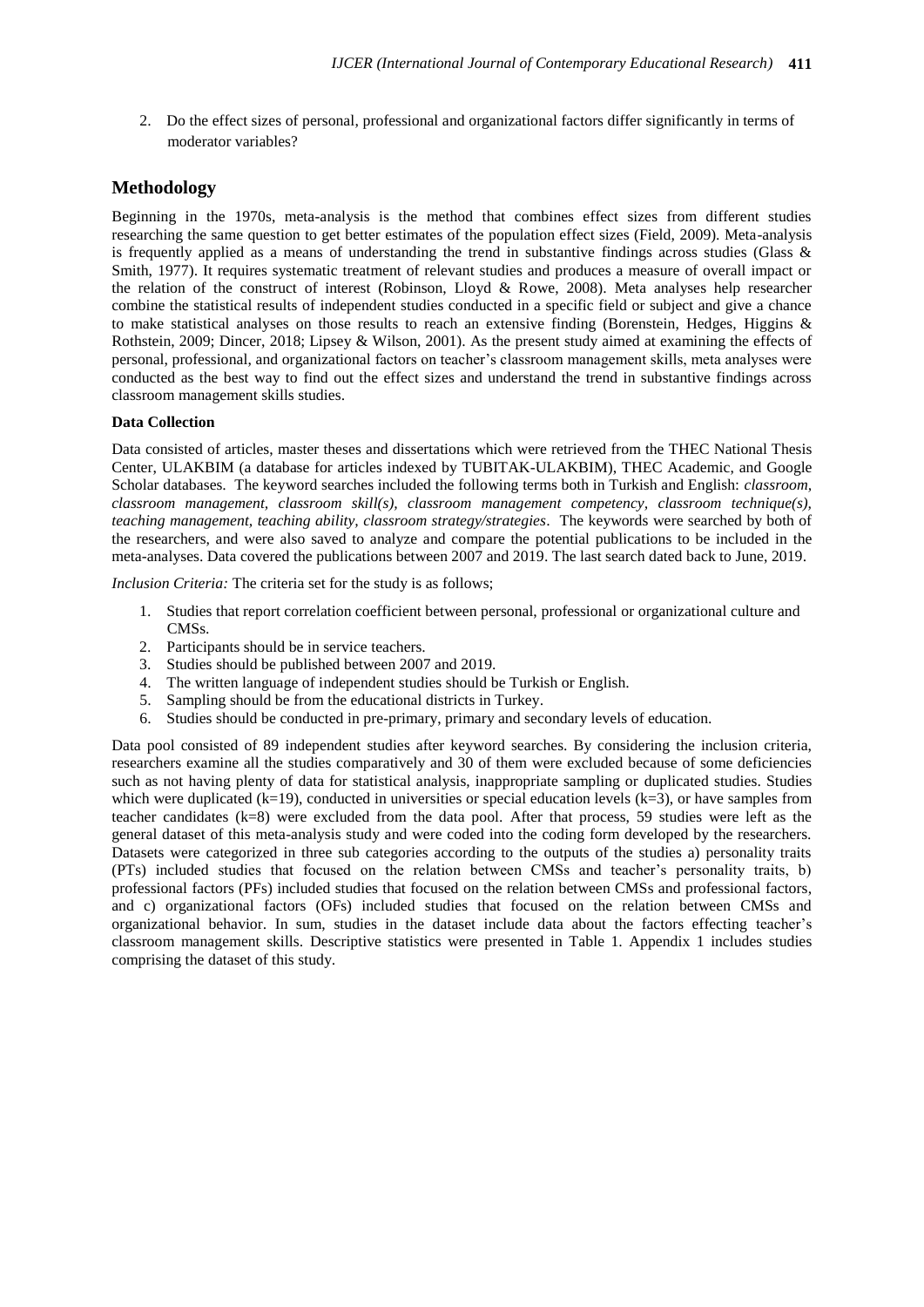| <b>Year of Publication</b> | <b>PTs</b>     | <b>PFs</b>     |                | <b>OB</b> Participant Profile | <b>PTs</b>     | <b>PFs</b> | <b>OB</b>      |
|----------------------------|----------------|----------------|----------------|-------------------------------|----------------|------------|----------------|
|                            | f              | f              | f              |                               | f              | f          | f              |
| 2007-2011                  | 6              | $\overline{c}$ | $\overline{4}$ | Mixed Branches*               | 13             | 8          | 6              |
| 2012-2016                  | 9              | 5              | 11             | <b>Primary Teachers</b>       | 7              | 6          | $\overline{7}$ |
| 2017-2019                  | 7              | 12             | 4              | Pre-primary Teachers          | $\overline{2}$ | 5          | 5              |
| <b>Total</b>               | 22             | 19             | 18             | <b>Total</b>                  | 22             | 19         | 18             |
| <b>SES</b>                 |                |                |                | <b>Institution Type</b>       |                |            |                |
| Level 1                    | 10             | $\overline{4}$ | 8              | Pre primary                   | $\overline{c}$ | 5          | 5              |
| Level 2                    | 5              | 5              | 4              | Primary                       | 7              | 6          | 7              |
| Level 3                    | 7              | 10             | 5              | Middle School                 | 5              |            |                |
| Unspecified                |                |                |                | <b>High School</b>            | 2              |            |                |
|                            |                |                |                | Mixed                         | 6              | 8          | 5              |
| <b>Total</b>               | 22             | 19             | 18             | <b>Total</b>                  | 22             | 19         | 18             |
| <b>Type of Publication</b> |                |                |                |                               |                |            |                |
| Dissertation               |                | 1              |                |                               |                |            |                |
| <b>Research Article</b>    | $\overline{7}$ | 8              | 4              |                               |                |            |                |
| <b>Master Theses</b>       | 15             | 10             | 14             |                               |                |            |                |
| <b>Total</b>               | 22             | 19             | 18             |                               |                |            |                |

Table 1. Overview of the characteristics of the CMSs studies

\* includes other branches such as Mathematics, English or Literature.

*Coding Process:* Coding is necessary in meta-analysis since it allows researchers to make complex data clearer and appropriate for processing (Karadag, İsçi, Öztekin and Anar, 2016). In this study, a coding form was developed in Excel by the researchers which include some basic information about independent studies. Codes involve information about the year of publishing, participant profile, SES, publication and institution type. Teacher behaviors were coded by considering the problem and sub problem statements of the studies. Factors effecting classroom management skills were coded as a) Personality traits (PTs), b) Professional factors (PFs), and c) Organizational factors (OFs), and codes were unified under the relevant sub theme. *Personality traits (PTs)* were coded into three different behavioral dimensions as cognitive, emotional and personality type. Cognitive dimension involves problem solving abilities, critical and analytical thinking abilities, and emotional dimension is related with self-efficacy belief, emotional intelligence and other behaviors such as happiness level, motivation and humor styles. *Professional factors (PFs)* are about communication and collaboration with stakeholders, leadership in classroom, teaching-learning styles and teaching attitude. *Organizational factors (OFs)* refer to job satisfaction, burnout, school climate, organizational communication and motivation, and some elements of organizational culture such as shared organizational values and rules. Educational districts were taken into consideration in accordance with the Official Gazette (2002) classification. That classification was made with the support of Turkish Statistics Institute by State Planning Organization in 2002 to determine the economic and socio-cultural structure of districts (Şengül, Eslamian & Eren, 2013).

#### **Data Analysis**

Meta-analyses were performed using the program Comprehensive Meta-Analysis (CMA 2.2). Since the diversity of basic research characteristics in the meta-analysis datasets (Karadag, Bektaş, Çogaltay & Yalçın, 2015), we conducted statistical analyses under the random effects model. Pearson correlation coefficient (r) was calculated as an effect size for each study. Correlation coefficients change between -1 and +1. The distribution interval of correlation coefficient universe is relatively narrow and this also causes narrowness in the effect size variation (Borenstein et al. 2009). So, correlation coefficients were transformed into Fizher's z value (Fz) as a common way to solve that problem (r=Fz=ES). When the studies included more than one effect size, we calculated the mean effect size of the study. Unit of analysis of this research is the "study". Statistical analyses were conducted on Fz=ES. Cohen's (1985) value intervals were considered for the interpretation of effect sizes.

Validity and reliability of mean size effects are related with publication bias (Üstün & Eryilmaz, 2014). Publication bias may occur when the studies in published literature is systematically unrepresentative of the population of completed studies (Rothstein, Sutton & Borenstein, 2005). Firstly, to check the publication bias, the funnel plot distribution related to effect sizes was examined. Then, the Duval and Tweedie trim-fill (DTTF) statistical test was performed and interpreted. In this study, moderator analysis was conducted to control the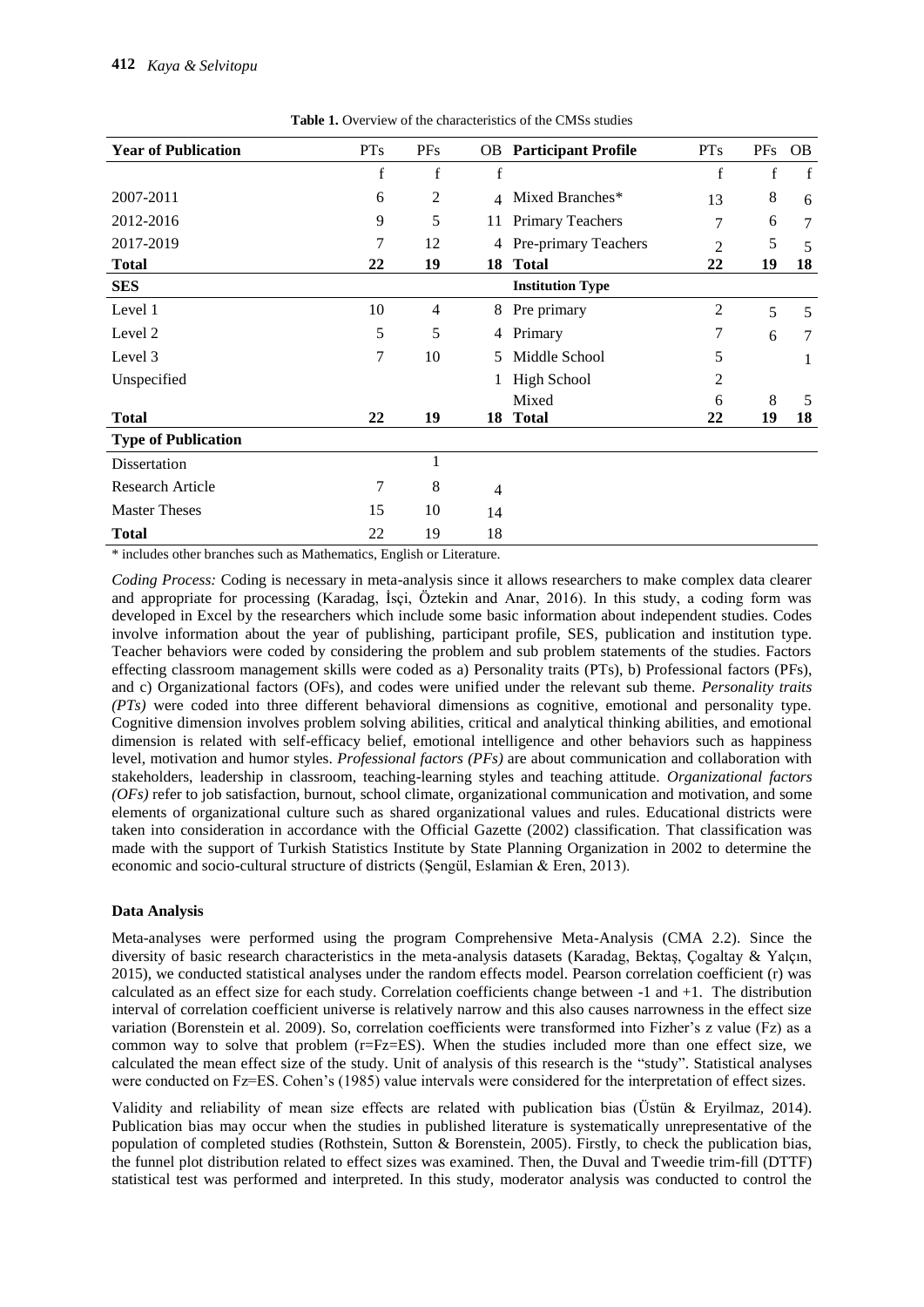variation between mean effect sizes. According to the codes used in this study, behavior type, participant profile, institution type, SES of the educational district, and publication year were used as moderator variables.

Heterogeneity, in meta-analytic statistics, refers to the sampling error or the variation of the outcomes between independent studies (Borenstein et al, 2009; Erdogan & Kanık, 2011; Kurt, 2009). Here, I square statistical technique, a simple expression of the inconsistency of studies' results, was used to decide whether the results are heterogeneous or not (Higgins & Thompson, 2002). The results were examined by considering the value intervals suggested by Higgins, Thompson, Deeks, and Altman (2003) as % 25-% 50 low; %51 - %75 medium; and upper than %76 high. Q between groups test was used to check the statistical variation effect sizes distribution according to categoric moderators (Üstün & Eryılmaz, 2014). For continuous moderators, metaregression technique was performed (Borenstein et al., 2009). When the intra group effect sizes were smaller than two, they were not included in the statistical analyses.

In meta-analysis, publication bias is a critical issue that should be checked before the analysis process. In this study, the researchers followed two steps to check the publication bias. The first step included the funnel plot distribution related to effect sizes of the three sub datasets. The Figures were presented below respectively.



**Figure 1.** Funnel plot of PTs sub dataset



**Figure 2.** Funnel plot of PFs sub dataset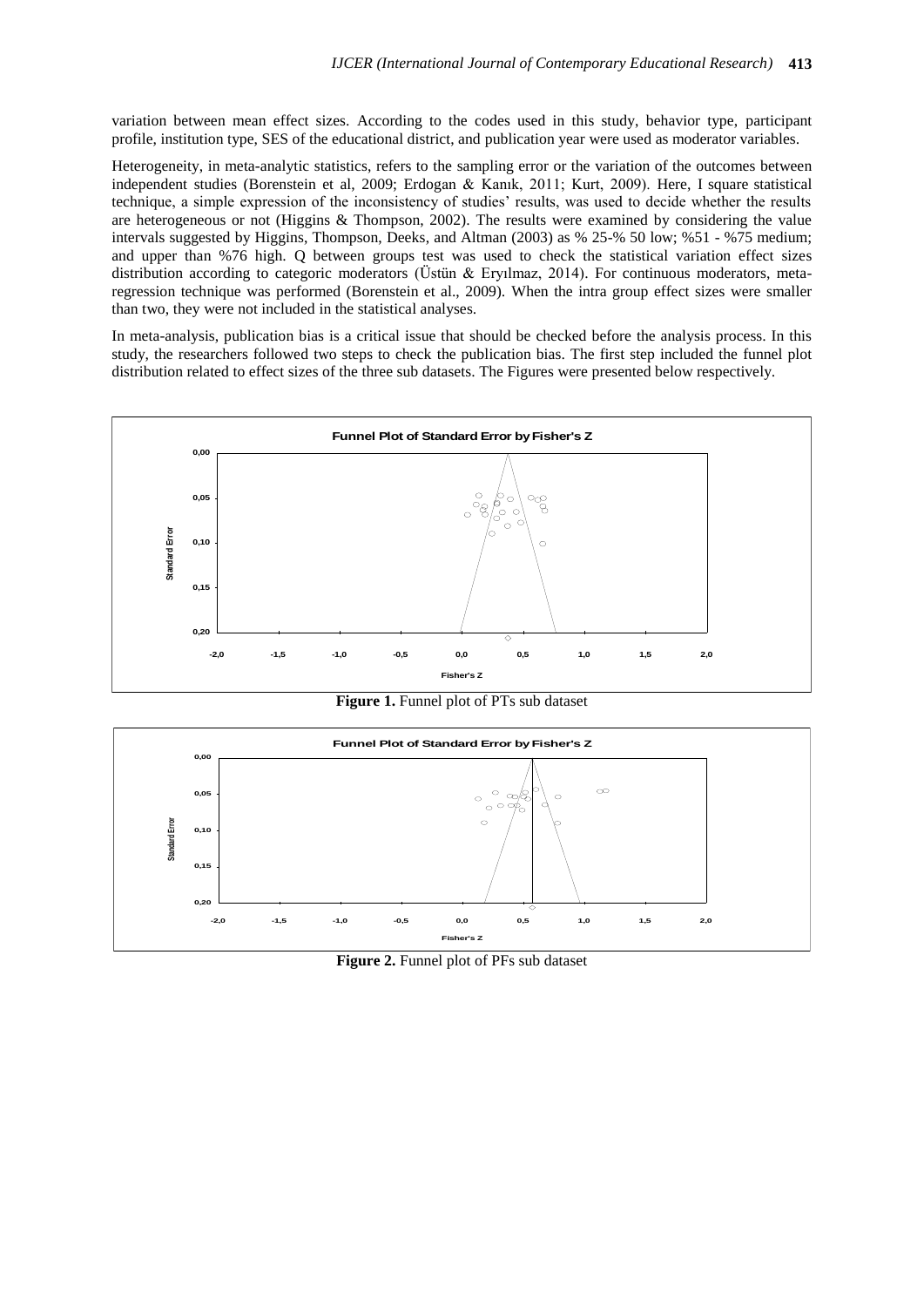

**Figure 3.** Funnel plot of OB sub dataset

As seen in Figure 1. the effect sizes of PTs sub dataset showed a symmetric distribution on the funnel plot. On the other hand, Figure 2 and 3 showed an asymmetric distribution on the funnel plots. The figures of funnel plots can be interpreted as not representing serious publication bias for the effect size of the related studies. In addition to funnel plot, DTTF test, another way of testing and adjusting publication bias, was conducted on datasets of the study and the results were presented in Table 2.

|            | <b>Dataset</b>  | <b>Excluded Studies</b> | Effect size and 95% interval |      | Q(top) |        |
|------------|-----------------|-------------------------|------------------------------|------|--------|--------|
|            |                 |                         | ES                           | LL   | UP     |        |
| <b>PTs</b> | Observed        |                         | 0.37                         | 0.28 | 0.46   | 229.82 |
|            | Corrected       | $\Omega$                | 0.37                         | 0.28 | 0.46   | 229.82 |
| <b>PFs</b> | Observed        |                         | 0.53                         | 0.39 | 0.67   | 532.08 |
|            | Corrected       | $\overline{4}$          | 0.62                         | 0.48 | 0.75   | 715.3  |
| <b>OFs</b> | <b>Observed</b> |                         | 0.31                         | 0.23 | 0.40   | 167.53 |
|            | Corrected       | 4                       | 0.25                         | 0.15 | 0.34   | 313.25 |

**Table 2.** Duval and Tweedie trim-fill (DTTF) test for sub datasets.

As seen in Table 2, while there is no publication bias in PTs sub data set, there seem to be bias in PFs and OFs sub datasets as in the funnel plots. By considering both funnel plots and DTTF test, it can be inferred that there is not serious publication bias for the effect size of the related studies.

# **Results**

The mean effect size of personality traits on teacher's CMSs was in medium level (ES=.37 (LL=.28; UL=.46) as presented in Table 2. I<sup>2</sup> value showed that the data set is highly heterogeneous ( $I^{2}=90.46$ ) and the total variance of the dataset is  $Q = 229.82$ . Table 3 represents the findings of moderator analysis of the effect of personality traits (PTs) on teacher's classroom management skills.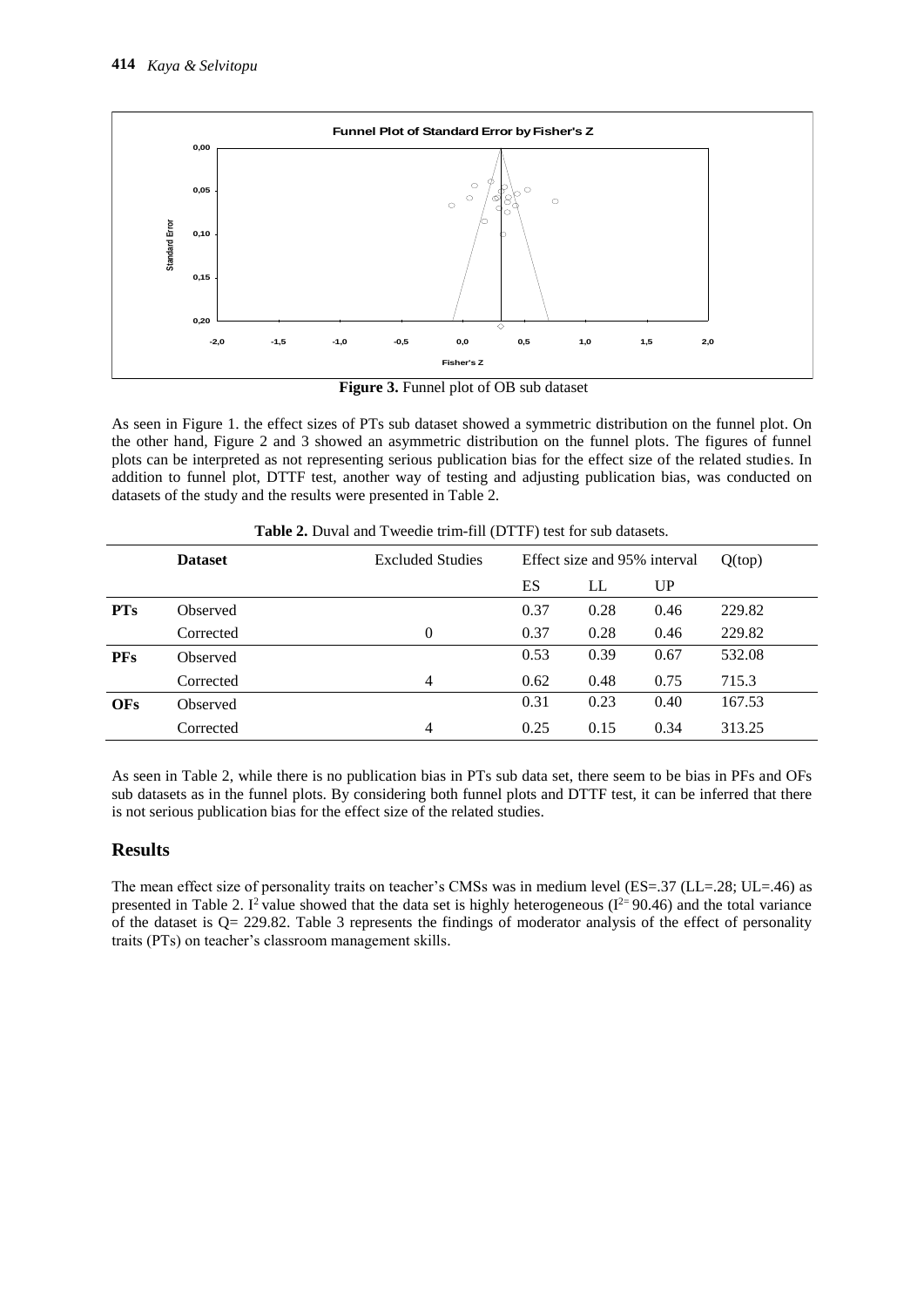| <b>Table 3.</b> MOUCLAOT analysis Of the CHCCCOT TTS On teacher 3 Classroom management skills |                |      |         |      |      |                        |              |  |
|-----------------------------------------------------------------------------------------------|----------------|------|---------|------|------|------------------------|--------------|--|
| Group                                                                                         | $\bf k$        | ES   | LL      | UL   | Q    | $\mathrm{d}\mathrm{f}$ | $\, {\bf p}$ |  |
| <b>Behavior Dimension</b>                                                                     |                |      |         |      |      |                        |              |  |
| <b>Emotional traits</b>                                                                       | 15             | 0.43 | 0.33    | 0.53 |      |                        |              |  |
| Cognitive skills                                                                              | $\overline{4}$ | 0.20 | 0.01    | 0.39 |      |                        |              |  |
| Personality type                                                                              | 3              | 0.32 | 0.09    | 0.54 | 4.58 | $\mathbf{2}$           | 0.10         |  |
| <b>Institution Type</b>                                                                       |                |      |         |      |      |                        |              |  |
| Pre primary                                                                                   | $\overline{2}$ | 0.47 | 0.18    | 0.76 |      |                        |              |  |
| Primary                                                                                       | 7              | 0.38 | 0.23    | 0.53 |      |                        |              |  |
| Middle School                                                                                 | 5              | 0.36 | 0.18    | 0.55 |      |                        |              |  |
| <b>High School</b>                                                                            | $\overline{2}$ | 0.21 | $-0.08$ | 0.50 |      |                        |              |  |
| Mixed                                                                                         | 6              | 0.40 | 0.23    | 0.56 | 1.70 | $\overline{4}$         | 0.79         |  |
| <b>Branches</b>                                                                               |                |      |         |      |      |                        |              |  |
| Pre-primary teacher                                                                           | $\mathfrak{2}$ | 0.47 | 0.18    | 0.76 |      |                        |              |  |
| Primary teacher                                                                               | 7              | 0.38 | 0.23    | 0.53 |      |                        |              |  |
| Mixed branches                                                                                | 13             | 0.36 | 0.24    | 0.47 | 0.50 | $\mathbf{2}$           | 0.78         |  |
| <b>SES</b>                                                                                    |                |      |         |      |      |                        |              |  |
| Level 1                                                                                       | 10             | 0.36 | 0.23    | 0.50 |      |                        |              |  |
| Level <sub>2</sub>                                                                            | 5              | 0.41 | 0.22    | 0.59 |      |                        |              |  |
| Level 3                                                                                       | 7              | 0.36 | 0.21    | 0.52 | 0.16 | 2                      | 0.92         |  |
| <b>Publication type</b>                                                                       |                |      |         |      |      |                        |              |  |
| Article                                                                                       | 7              | 0.38 | 0.22    | 0.53 |      |                        |              |  |
| <b>Master Theses</b>                                                                          | 15             | 0.37 | 0.27    | 0.48 | 0.01 | 1                      | 0.95         |  |

**Table 3.** Moderator analysis of the effect of PTs on teacher's classroom management skills

Table 3 indicates that the mean effect size of PTs showed no difference according to moderator variables. As for the behavior dimension, teachers' emotional traits produced greater effect size than cognitive skills and personality type sub dimensions. Another issue is to be mentioned that the mean effect size of studies also showed no difference according to the publication year ( $\beta$ =0.01; p=.87).

The effect size of PFs on teacher's CMSs was found as moderately positive ES=.0,53 (LL=.39; UL=.67) in Table 2. I<sup>2</sup> value showed that the data set is highly heterogeneous ( $I^{2} = 90.63$ ) and the total variance of the dataset is Q= 192.15. The mean effect size of PFs dataset is in medium level both in observed and corrected publication bias. Moderator analysis of the effect of professional factors on teacher's CMSs was presented in Table 4.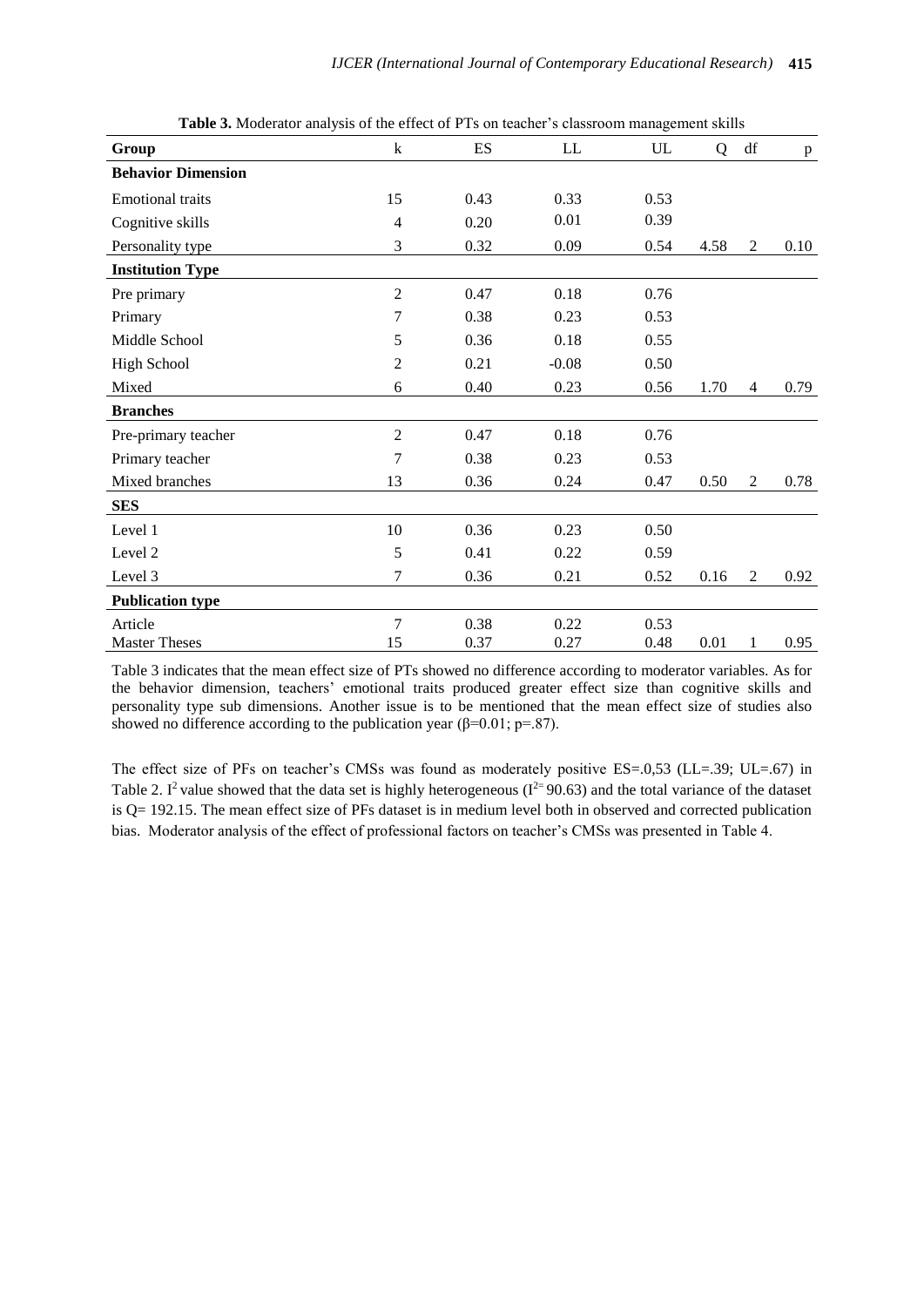| Group                     | $\bf k$        | ES   | LL   | UL   | Q    | df             | $\, {\bf p}$ |
|---------------------------|----------------|------|------|------|------|----------------|--------------|
| <b>Behavior Dimension</b> |                |      |      |      |      |                |              |
| Communication skill       | $\overline{4}$ | 0.61 | 0.27 | 0.94 |      |                |              |
| Teaching attitude         | 7              | 0.52 | 0.27 | 0.88 |      |                |              |
| Teaching approaches       | 4              | 0.59 | 0.25 | 0.92 |      |                |              |
| Classroom Leadership      | 4              | 0.43 | 0.09 | 0.76 | 0.69 | 3              | 0.88         |
| <b>Institutional Type</b> |                |      |      |      |      |                |              |
| Pre primary               | 5              | 0.49 | 0.21 | 0.77 |      |                |              |
| Primary                   | 6              | 0.47 | 0.21 | 0.72 |      |                |              |
| Mixed                     | $8\,$          | 0.61 | 0.38 | 0.83 | 0.74 | $\overline{2}$ | 0.69         |
| <b>Branches</b>           |                |      |      |      |      |                |              |
| Pre-primary teacher       | 5              | 0.49 | 0.20 | 0.78 |      |                |              |
| Primary teacher           | 6              | 0.47 | 0.21 | 0.73 |      |                |              |
| Mixed                     | 8              | 0.61 | 0.38 | 0.83 | 0.74 | 2              | 0.69         |
| <b>SES</b>                |                |      |      |      |      |                |              |
| Level 1                   | $\overline{4}$ | 0.34 | 0.03 | 0.64 |      |                |              |
| Level 2                   | 5              | 0.52 | 0.25 | 0.79 |      |                |              |
| Level 3                   | 10             | 0.61 | 0.42 | 0.80 | 2.29 | $\overline{2}$ | 0.32         |
| <b>Publication type</b>   |                |      |      |      |      |                |              |
| Article                   | 8              | 0.55 | 0.32 | 0.78 |      |                |              |
| <b>Master Theses</b>      | 10             | 0.53 | 0.32 | 0.73 | 0.02 | 1              | 0.88         |

**Table 4.** Moderator analysis of the effect of professional factors on teacher's CMSs

Table 4 indicates that the mean effect size of PFs showed no difference according to moderator variables. A noteworthy finding in the result is that the effect of communication skills on CMSs is higher than other dimensions. Another issue is to be mentioned that the mean effect size of studies also showed no difference according to the publication year (β=0.03; p=.15). The last analysis includes the effect of organizational factors on CMSs and was presented in the Table 5.

The effect size of OFs on teacher's CMSs was found as moderately positive ES=.31 (LL=.23; UL=.40) in Table 2. I<sup>2</sup> value showed that the data set is highly heterogeneous ( $I^{2}$ =96.61) and the total variance of the dataset is Q= 167.53. The mean effect size of OFs dataset is in medium level both in observed and corrected publication bias (ES =.25). Moderator analysis of the effect of organizational factors on teacher's CMSs was presented in Table 5.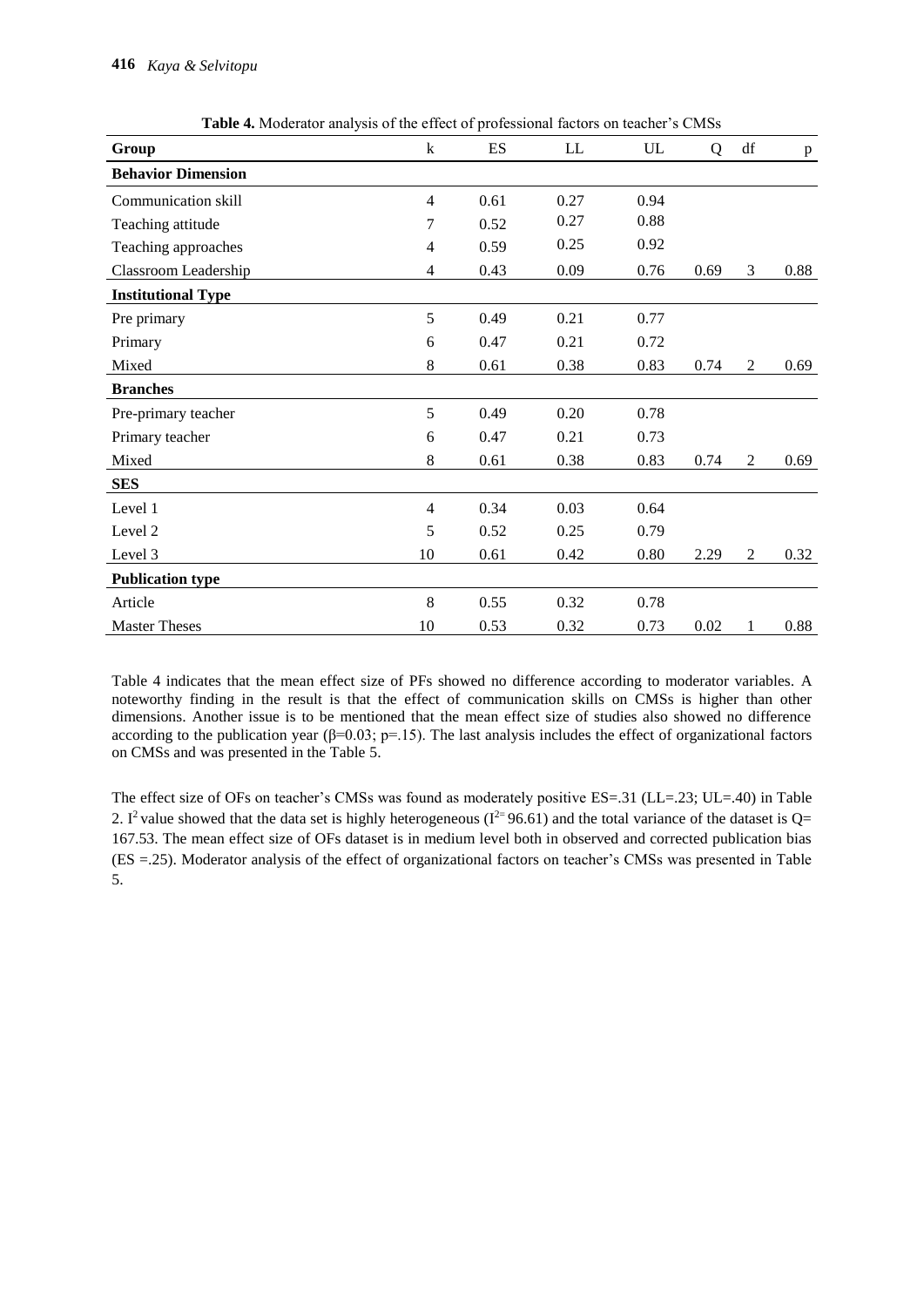| Group                     | $\mathbf{k}$             | ES   | LL      | UL   | Q     | $\mathrm{d}\mathbf{f}$ | $\, {\bf p}$ |
|---------------------------|--------------------------|------|---------|------|-------|------------------------|--------------|
| <b>Behavior Dimension</b> |                          |      |         |      |       |                        |              |
| School culture            | 5                        | 0.23 | 0.07    | 0.40 |       |                        |              |
| Job satisfaction          | $\overline{\mathcal{A}}$ | 0.20 | 0.01    | 0.38 |       |                        |              |
| Motivation                | 3                        | 0.42 | 0.21    | 0.62 |       |                        |              |
| <b>Burnout</b>            | 5                        | 0.49 | 0.33    | 0.64 |       |                        |              |
| Other                     | $\overline{2}$           | 0.24 | $-0.02$ | 0.49 | 10.30 | 4                      | 0.04         |
| <b>Institutional Type</b> |                          |      |         |      |       |                        |              |
| Pre primary               | 5                        | 0.35 | 0.19    | 0.51 |       |                        |              |
| Primary                   | 7                        | 0.39 | 0.26    | 0.52 |       |                        |              |
| Mixed                     | 5                        | 0.17 | 0.02    | 0.33 | 4.70  | $\mathbf{2}$           | 0.10         |
| <b>Branches</b>           |                          |      |         |      |       |                        |              |
| Pre-primary teacher       | 5                        | 0.35 | 0.20    | 0.50 |       |                        |              |
| Primary teacher           | 7                        | 0.39 | 0.26    | 0.52 |       |                        |              |
| Mixed                     | 6                        | 0.19 | 0.05    | 0.33 | 4.74  | $\overline{2}$         | 0.09         |
| <b>SES</b>                |                          |      |         |      |       |                        |              |
| Level 1                   | 8                        | 0.33 | 0.19    | 0.46 |       |                        |              |
| Level 2                   | $\overline{4}$           | 0.24 | 0.05    | 0.43 |       |                        |              |
| Level 3                   | 6                        | 0.25 | 0.09    | 0.41 | 0.68  | $\mathbf{2}$           | 0.712        |
| <b>Publication type</b>   |                          |      |         |      |       |                        |              |
| Article                   | 5                        | 0.35 | 0.17    | 0.52 |       |                        |              |
| <b>Master Theses</b>      | 13                       | 0.27 | 0.17    | 0.37 | 0.22  | 1                      | 0.64         |

**Table 5.** Moderator analysis of the effect of organizational factors on teacher's CMSs

Table 5 showed that the mean effect size of OFs is significant according to organizational factors dimension and the type of institution. In organizational behavior dimension, burnout produced greater effect size than other dimensions. Pre-primary and primary school types have also produced greater effect size than other levels of education. Another issue is to be mentioned that the mean effect size of studies also showed no difference according to the publication year ( $\beta$ =0.02; p=.12).

### **Discussion**

In their study, Wang, Haertel and Walberg (1993) tried to identify and estimate the influence of educational, psychological, and social factors on learning by using an extensive data for analysis represent over 11,000 pieces of research. They identified 28 factors that influence student learning and the most important one was classroom management. Classroom management includes a variety of skills that teachers should have to use inclass learning activities effectively since the most important basis of existence of a school or class is to help pupils organize, focus and follow a productive process through classes. As the extensive classroom management literature shows that effective teachers considered to be competent in classroom management skills, and are more productive than their peers (Sieberer-Nagler, 2016; Hart 2010; Roache & Lewis, 2011; Hill & Tyson, 2009; Iverson, 2003; Emmer & Hickman, 1991), and the ability of a teacher to effectively manage a classroom depends also on the teacher's mode of training and work experience (Lin & Gomell, 1997). From that point of view, the present study focused on teacher's classroom management skills to find out what factors are important or related with them and to what extent are those factors affective on their CMSs. For the purpose of this study, meta-analyses were performed to understand the trend in substantive findings across classroom management skills studies and to find out the effect of personal, professional and organizational factors on teacher's CMSs. Meta analyses consisted of some steps. In the first step, we checked the publication bias with funnel plots and DTTF test and found that the values did not represent serious publication bias for the effect sizes of the related studies. The first step also consisted of analysis of mean effect sizes of sub categories and the results showed that the mean effect sizes of personality traits (PTs) of teachers, professional factors (PFs), and organizational factors (OFs) were in medium level.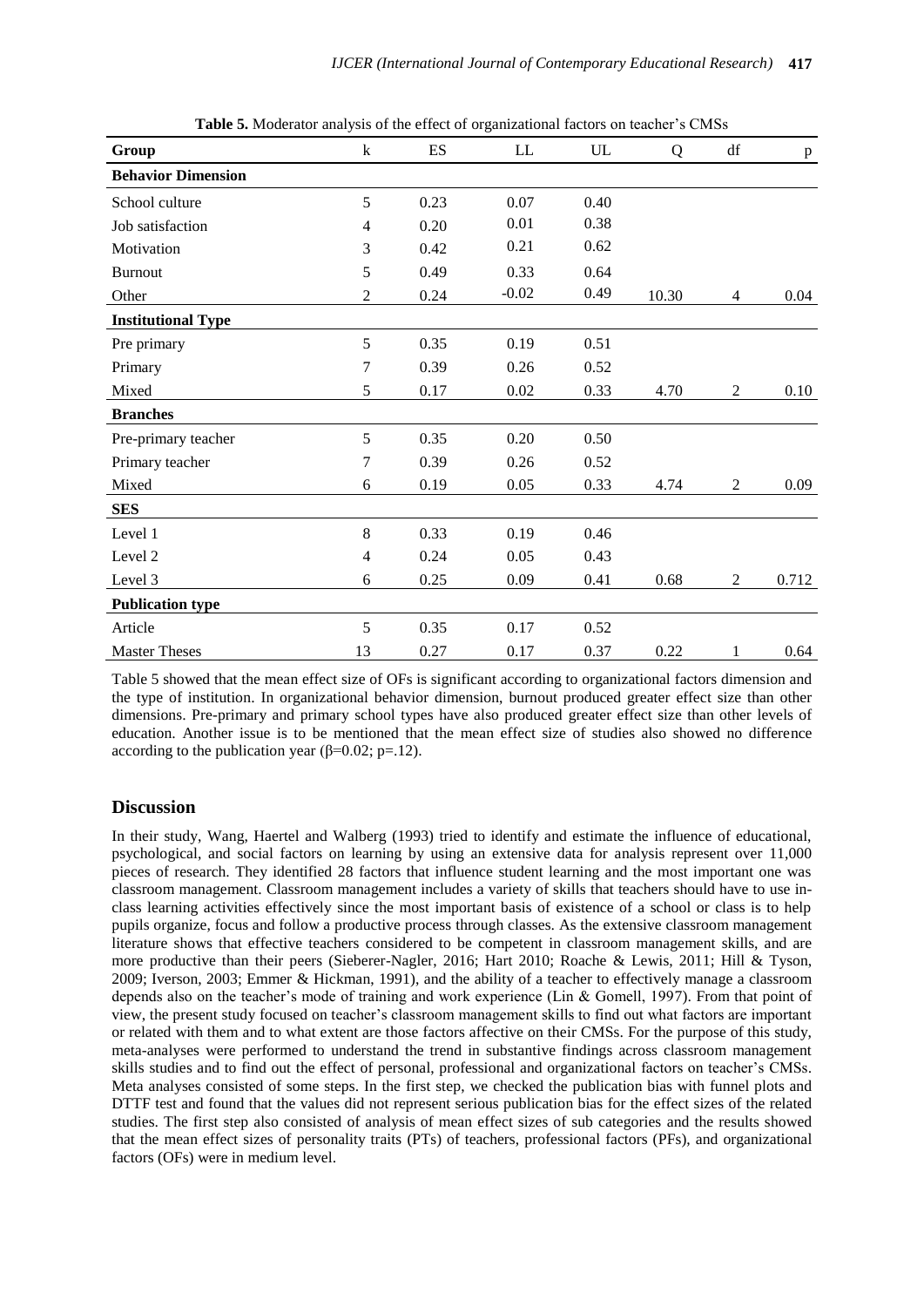The second step included the moderator analysis of the effect of personal traits on teacher's CMSs. The effectiveness of managing a classroom greatly depends on the personality characteristics of the teacher which determines the teacher's level of organization, charisma and unique adjustment to classroom processes. Teachers may have the same professional qualities but they differ in their personality characteristics which makes their approach to classroom management also different (Nkomo & Fagrokha, 2016). Teacher personality profiles have been linked to many characteristics associated with effective schools: classroom management style; types of learning environments and patterns of teacher interactions; student achievement; and teacher attrition (Thornton, Peltier, & Hill, 2005). In this meta-analysis study, personal characteristics of teachers, especially the emotional traits, were found to have moderately positive effect on CMSs. Cognitive abilities and personality types also have weak and significant effect. In terms of sub dimensions of cognitive abilities, problem solving skills have produced a medium level effect, additionally EQ and self-efficacy belief dimensions of emotional traits have a medium level effect on teacher's CMSs. Emotional traits are critical for an effective classroom management, as the teachers, who can manage their own and set the tone of the classroom by developing supportive and encouraging relationships, can create a more open and effective teaching and learning environment with fewer distractions (Jennings & Greenberg, 2009; Brackett & Katulak, 2007). Those findings coincide with many study findings conducted in classroom management literature (Darling-Hammond, 2001; Emmer, 1994; Marzano, Marzano, & Pickering, 2003; Mashburn, Hamre, Downer, & Pianta, 2006; Mujis & Reynolds, 2002; Poulou, 2017; Stronge, Ward, & Grant, 2011; Coban & Atasoy, 2019). In a meta-analysis study of Marzano, Marzano, & Pickering (2003), it was found that teachers who have high-quality relations and communication with their students encounter fewer behavior problems. Self-efficacy perceptions of teachers are also related with successful classroom management skills as Mujis and Reynolds (2002) found in their study and confidence is also a prerequisite to effective classroom management (Cartledge & Johnson, 1996). In another study, Jennings and Greenberg (2009) have focused on teacher's social and emotional competence and proposed a model of the pro-social classroom that highlights the importance of supportive teacher–student relationships, effective classroom management, and successful social and emotional learning program implementation. CMSs of teachers are also related with the improvement of academic success, and affective and cognitive skills of students as Korpershoek et al., (2016) found in their meta-analysis. To sum up the findings, the present conducted meta-analysis showed that personal characteristics, especially emotional ones, are more effective on teacher's CMSs than professional and organizational ones as evidenced in the literature.

The third step involved the moderator analysis of the effect of professional factors on teacher's classroom management skills. Being an effective teacher is mostly related with teacher's personal and professional characteristics as found in a study conducted by Gao  $\&$  Liu (2012). They found that teacher knowledge, professional attitude, classroom performance, rapport establishing, student motivating, and personality were the skills that effective teachers have in common. In this meta-analysis, professional factors were categorized as collaboration and communication with stakeholders, leadership behaviors in class, teaching–learning approaches used by the teachers and attitude towards teaching activity. All those factors were found to have moderate and significant effect on teacher's CMSs. That means teachers can perform CMSs in an effective way when they have good-quality collaboration and communication with stakeholders such as parents, colleagues and students, show leadership behaviors in class such as motivating, role modeling and inspiring students, use teachinglearning approaches effectively and have positive attitude towards teaching. Effective teachers, whose roles are changing in the last decades (Cakmak, 2011), develop collaboration with the community in which they work, and they also try to find ways to familiarize the culture, climate, and the community that makes up the school (Sieberer-Nagler, 2016). Kane and Harms (2005) also focused on collaborative learning and they dealt with student-teacher interaction and collaboration that give learners a chance to be more active and create a more dynamic classroom interaction resulting in a shared classroom management process with students. There is also evidence that teachers, as leaders in classes, can enhance student learning motivations effectively through improved classroom management practices (Hung  $\&$  Fan, 2014). Another critical issue is the effectiveness of teaching-learning approaches used by the teachers since an effective teacher also must be aware of his/her students´ interests and styles of learning by using appropriate teaching-learning approaches effectively. By doing that, teachers can develop a positive teaching and learning environment, and this will result in a positive classroom management and engaged students (Bennett & Stanberg, 2006; Jacobs & Renandya, 2017).

The fourth step involved the moderator analysis of the effect of organizational behavior on teacher's classroom management skills. The findings revealed that occupational burnout, low teaching performance and poor organizational communication have negative but significant effect on CMSs of teachers. The effect size of occupational burnout is higher than the two other variables. That finding coincides with Aloe, Amo, & Shanahan (2014) meta-analysis study. They found a significant relationship between classroom management self-efficacy and occupational burnout as the teachers with higher levels of self-efficacy are less likely to experience the feelings of burnout and vice versa. On the other hand, job satisfaction, school climate,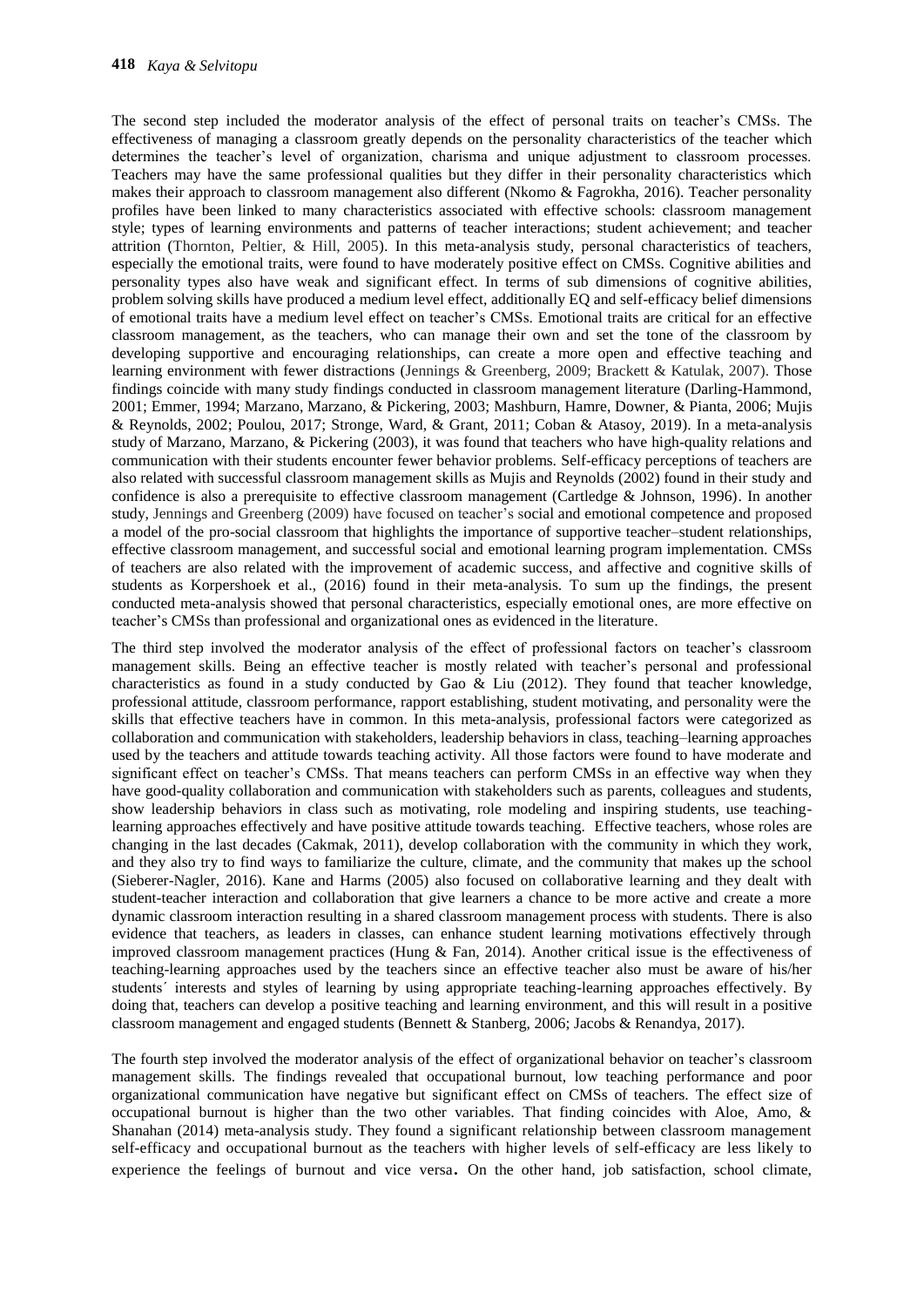organizational motivation, shared organizational values and rules have moderately positive and significant effect on CMSs. Teachers, who feel satisfied with their job, work in a positive school climate, get motivated by their top managers and share common values and culture with their colleagues, tend to use CMSs more effectively. Study findings on job satisfaction and classroom management show that satisfied teachers use CMSs better and also teachers who use CMSs effectively get satisfied with their jobs (Bilač, & Miljkovic, 2017; Sahito & Vaisanen, 2017). Another dimension is school climate which is multi-dimensional and influences all stakeholders such as students, parents and school personnel (Marshall, 2004). In a school with an improved school climate (Mitchell & Bradshaw, 2010), teachers experience high levels of morale, efficacy and satisfaction, and lower levels of burnout, turnover, and absenteeism (Cohen & Geier, 2010). Those teachers are also willing to improve teaching and learning practices (Simón & Alonso-Tapia, 2016). In their study Mcnelly, Nonnemaker and Blum (2002) examined the association between school connectedness and the school environment to identify ways to increase students' connectedness to school. They found that school connectedness is greater in schools where the classroom management sounds good and teachers are empathetic, consistent, encourage student self-management and allow students to make decisions.

#### **Recommendations**

As presented in the findings and discussion sections of this meta-analysis, effective classroom management skills include multi-dimensional factors and they play a key role in reaching the aim of teaching and learning activities. To manage classes effectively, all factors should be taken into consideration in teacher training courses in practice-oriented programs. It will be beneficial for teacher candidates to experience the possible classroom management cases. Teaching profession necessitates various cognitive and emotional personal traits. Hence, choosing and placement policies of teacher candidates should be revised and carefully designed to place the best fit person for teaching in schools. Teachers should be aware of the 21 century skills such as flexibility, creativity or adaptability to enhance their professional competencies. While burnout, low teaching performance and poor organizational communication affect CMSs negatively, teachers, who feel satisfied with their job, work in a positive school climate, get motivated by their top managers and share common values and culture with their colleagues, tend to use CMSs more effectively. It is suggested to inform school administrators and top authorities frequently about that issue to make policies that can lower the effects of those factors. For a positive learning environment, rich interactions of student-student, student-teacher, student-administration or the other stakeholders should be fostered for an effective classroom management. Considering the limitations of quantitative paradigm, the last recommendation for researchers may be to perform qualitative or mixed research methods to understand the classroom management process comprehensively.

#### **References**

- Aloe, A. M., Amo, L. C., & Shanahan, M. E. (2013). Classroom management self-efficacy and burnout: A multivariate meta-analysis. *Educational psychology review, 26* (1), 101-126.
- Aydın, A. (2017). *Sınıf yönetimi [Classroom management].* Ankara: Pegem A yayıncılık.
- Bennett, D., & Stanberg, A. (2006). Musicians as teachers: Developing a positive view through collaborative learning partnerships. *International Journal of Music Education*, *24*(3), 219-230.
- Bilač, S., & Miljkovic, D. (2017). Reflective practice and job satisfaction in classroom management and discipline. *Croatian Journal of Education, 19*(3), 13-27.
- Borenstein, M., Hedges, L. V., Higgins, J. P. T., & Rothstein, H. R. (2009). *Introduction to meta-analysis.* John Wiley & Sons, Ltd, West Sussex, UK.
- Brackett, M. A., & Katulak, N. A. (2007). Emotional intelligence in the classroom: Skill-based training for teachers and students. *Applying emotional intelligence: A practitioner's guide*, 1-27.
- Brophy, J. (1986). Classroom management techniques. *Education and Urban Society*, *18*(2), 182-194.
- Card, N. A. (2012). *Applied meta-analysis for social science research.* The Guilford Press. New York.
- Cartledge, G., & Johnson, C. T. (1996). Inclusive classrooms for students with emotional and behavioral disorders: Critical variables. *Theory into Practice*, *35*(1), 51-57.
- Coban, O., & Atasoy, R. (2019). An examination of relationship between teachers' self-efficacy perception on ICT and their attitude towards ICT usage in the classroom. *Cypriot Journal of Educational Sciences, 14*(1), 136-145.
- Cohen, J., & Geier, V. K. (2010). School climate research summary. *School Climate Brief*, *1*(1), 1-6.
- Cakmak, M. (2011). Changing roles of teachers: Prospective teachers' thoughts. *Education and Science*, *36*(159), 14.
- Darling-Hammond, L. (2001). The challenge of staffing our schools. *Educational Leadership*, *58*(8), 12-17.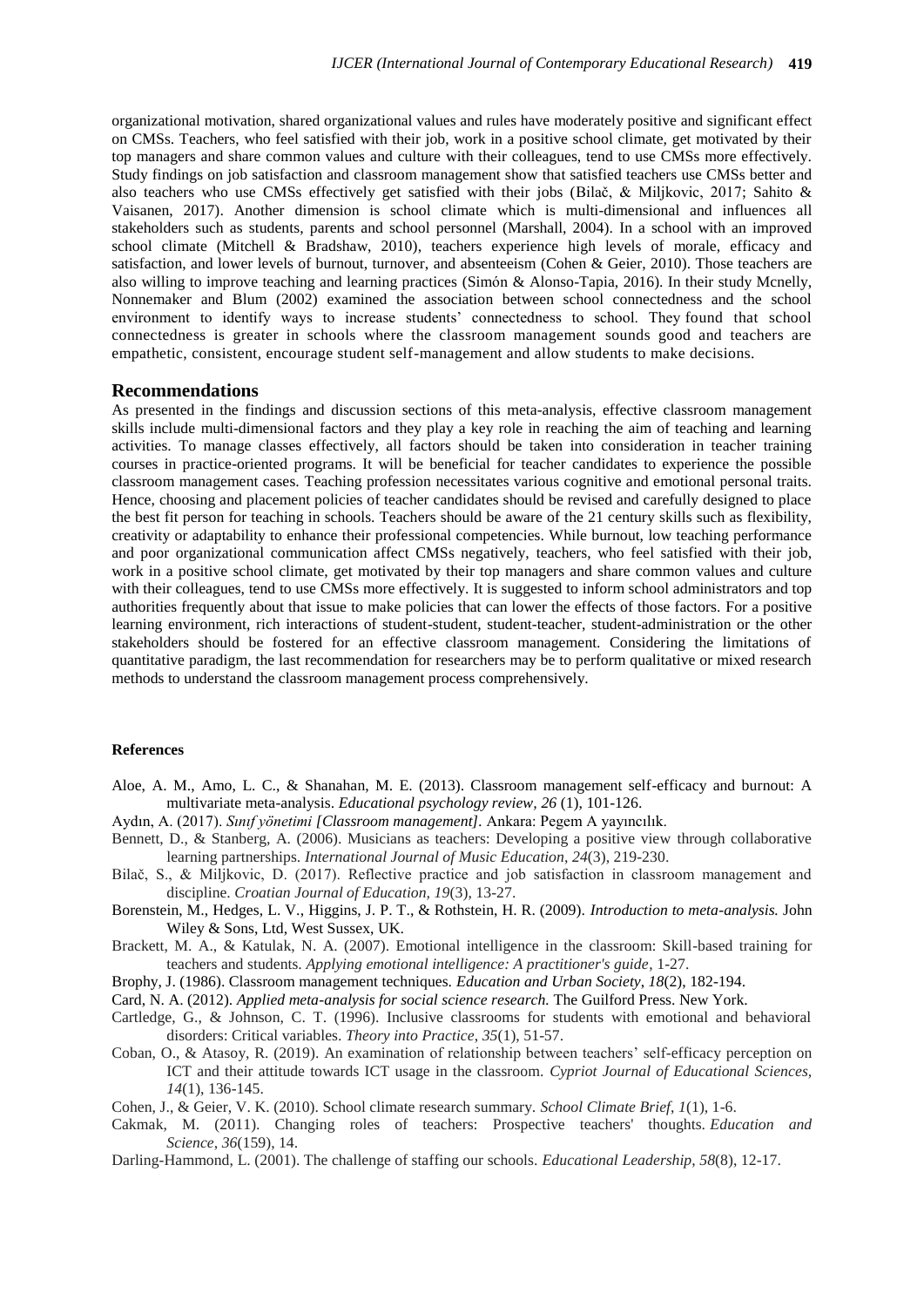- Dincer, Ç., & Akgun, E. (2015). Developing a Classroom Management Skills Inventory for Preschool Teachers and the Correlation of Preschool Teachers' Classroom Management Skills with Different Variables *Education and Science*, *40*(177), 187-201.
- Dincer, S. (2018). Content analysis in for educational science research: Meta-analysis, meta-synthesis, and descriptive content analysis. *Bartın University Journal of Faculty of Education, 7*(1), 176-190.
- Emmer, E. T. (1994). Towards an understanding of the primacy of classroom management and discipline. *Teaching Education*, *6*(1), 65-69.
- Emmer, E. T., & Hickman, J. (1991). Teacher efficacy in classroom management and discipline. *Educational and Psychological Measurement*, *51*(3), 755-765.
- Erdogan, I. (2011). *Sınıf Yönetimi [Classroom management].* İstanbul: Alfa Yayınları.
- Erdogan, S., & Kanık, E. A. (2011). Determination of cut-off values for heterogeneity measurements according to Cochran Q heterogeneity test result in meta-analyses: A simulation study. *Turkiye Klinikleri Journal of Biostatistics*, *3*(2), 74-83.
- Field, A. (2009). *Discovering Statistics Using SPSS.* Third Edition. SAGE Publications Inc. Thousand Oaks, California.
- Freiberg, H. J., Templeton, S. M., & Helton, S. (2013). Classroom management: A pathway to improving school climate in two British secondary schools. In *Emotion and School: Understanding how the Hidden Curriculum Influences Relationships, Leadership, Teaching, and Learning* (203-225). Emerald Group Publishing Limited.
- Gao, M, & Liu, Q. (2012). Effective teacher attributes: A comparison of American and Chinese secondary teacher candidates' perceptions. *Journal of the International Society for Teacher Education, 16* (2).
- Smith, M. L., & Glass, G. V. (1977). Meta-analysis of psychotherapy outcome studies. *American Psychologist*, *32*(9), 752.
- Hart, R. (2010). Classroom behaviour management: Educational psychologists' views on effective practice. *Emotional and Behavioural Difficulties*, *15*(4), 353-371.
- Higgins, J. P., & Thompson, S. G. (2002). Quantifying heterogeneity in a meta-analysis. *Statistics in medicine*, *21*(11), 1539-1558.
- Higgins, J. P. T., Thompson, S. G., Deeks, J. J., & Altman, D. G. (2003). Measuring inconsistency in metaanalyses. *British Medical Journal, 327*(7414), 557-560.
- Hill, N. E., & Tyson, D. F. (2009). Parental involvement in middle school: A meta-analytic assessment of the strategies that promote achievement. *Developmental psychology*, *45*(3), 740-763.
- Henson, R. K., & Chambers, S. M. (2003). Personality type as a predictor of teaching efficacy and classroom control in emergency certification teachers. *Education*, *124*(2), 261-269.
- Hester, P., Gable, R. A., & Lee Manning, M. (2003). A positive learning environment approach to middle school instruction. *Childhood Education*, *79*(3), 130-136.
- Hung, C. L., & Fan, C. C. (2014). Perceived classroom management and student learning motivation in social studies of Taiwan junior high school students. *European Journal of Research in Social Sciences, 2*(3), 40-51.
- Iverson, A. M. (2003). *Building competence in classroom management and discipline*. Merrill Prentice Hall.
- Jacobs, G. M., & Renandya, W. A. (2017). Using positive education to enliven the teaching of reading. *RELC Journal*, *48*(2), 256-263.
- Jennings, P. A., & Greenberg, M. T. (2009). The pro-social classroom: Teacher social and emotional competence in relation to student and classroom outcomes. *Review of Educational Research*, *79*(1), 491-525.
- Jones, V. F., & Jones, L. S. (2004). *Comprehensive classroom management: Creating communities of support and solving problems.* Pearson/Allyn and Bacon.
- Kane, K., & Harms, J. (2005). *Getting started: A guide to collaboration in the classroom.* University of Hawaii at Manoa: The President's Educational Improvement Fund. Retrieved from [http://www.cte.hawaii.edu/publications/Collab\\_web.pdf](http://www.cte.hawaii.edu/publications/Collab_web.pdf)
- Karadag, E., İsçi, S., Oztekin, S., & Anar, S. (2016). The relationship between school climate and students' academic achievement: A meta-analysis study, *Inonu University Journal of the Faculty of Education, 17*(2), 107-122.
- Karadag, E., Bektaş, F., Çogaltay, N., & Yalçın, M. (2015). The effect of educational leadership on students' achievement: A meta-analysis study. *Asia Pasific Education Review, 16*(1), 79-93.
- Kececioglu, T., & Erkal, H. (2013). The rethinking upon structure and content of competencies*. KOCATEPEIIBFJournal, 15*(2), 1-13.
- Kepes, S, Banks, G. C., Mcdaniel, M. & Whetzel, D. L, (2012). Publication bias in the organizational sciences. *Organizational Research Methods, 15* (4), 624-662.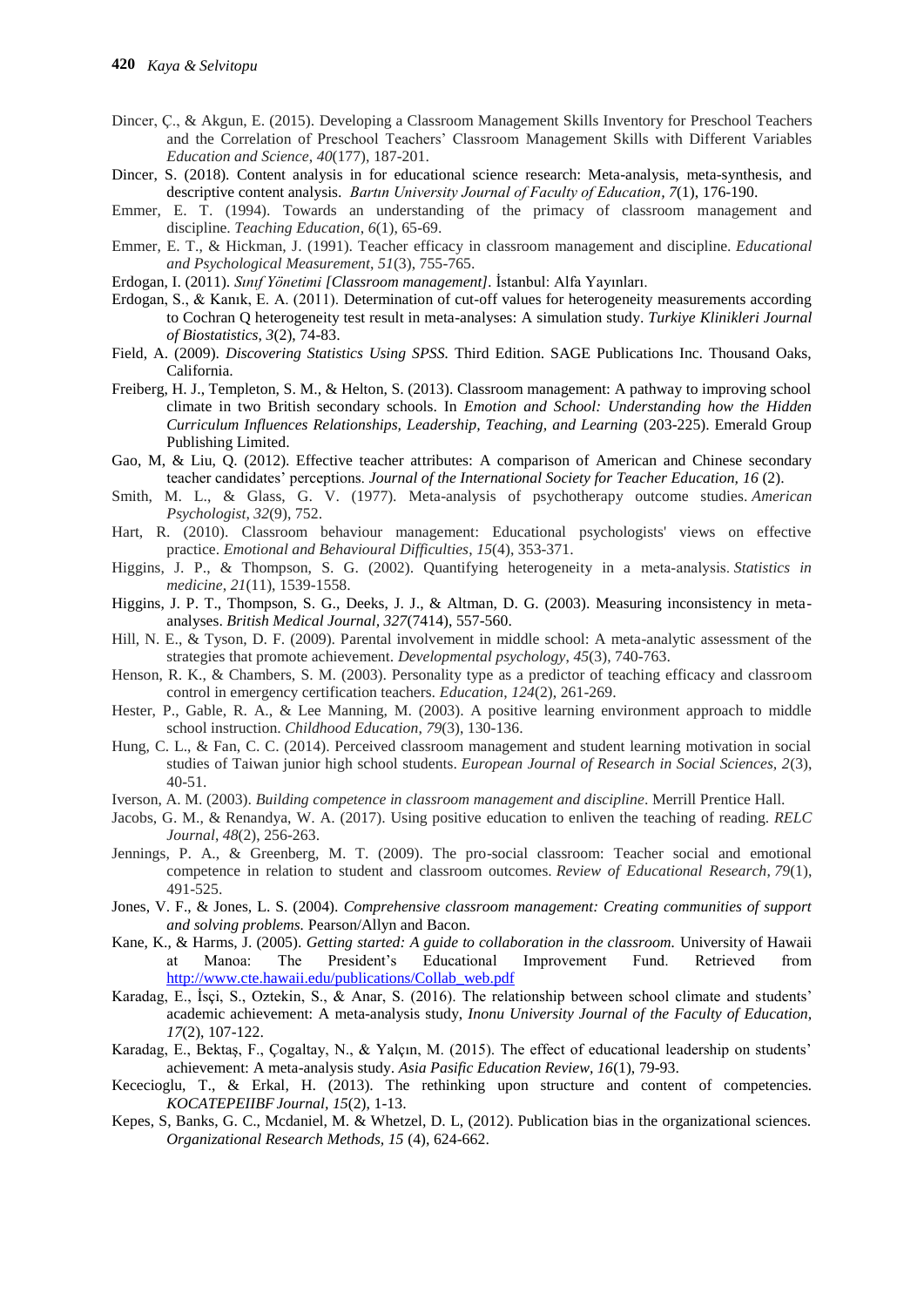- Korpershoek, H., Harms, T., de Boer, H., van Kuijk, M., & Doolaard, S. (2016). A meta-analysis of the effects of classroom management strategies and classroom management programs on students' academic, behavioral, emotional, and motivational outcomes. *Review of Educational Research, 86*(3), 643-680.
- Kurt, S. (2009). *Meta analizinin klinik çalışmalarda kullanımı üzerine bir uygulama.* Yayınlanmamış Yüksek Lisans Tezi. Marmara Üniversitesi, İstanbul.
- Lin, H., & Gomell, J. (1998). Pre-service teachers' efficacy beliefs in Taiwan. *Journal of Research and Development in Education,* 32, 17-25.

Lipsey, M. W., & Wilson, D. B. (2001). *Practical meta-analysis*. Sage Publications, Inc.

- Marshall, M. L. (2004). *Examining school climate: Defining factors and educational influences*. [white paper, electronic version]. Retrieved 10.02.2019 from<http://education.gsu.edu/schoolsafety/>
- Marzano, R. J., & Marzano, J. S. (2003). The key to classroom management. *Educational Leadership, 61* (1), 6- 13.
- Marzano, R. J., Marzano, J. S., & Pickering, D. (2003). *Classroom management that works: Research-based strategies for every teacher*. ASCD.
- Mashburn, A. J., Hamre, B. K., Downer, J. T., & Pianta, R. C. (2006). Teacher and classroom characteristics associated with teachers' ratings of pre-kindergartners' relationships and behaviors. *Journal of Psychoeducational Assessment*, *24*(4), 367-380.
- Mitchell, M.M., & Bradshaw, C.P. (2013). Examining classroom influences on student perceptions of school climate: The role of classroom management and exclusionary discipline strategies. *Journal of School Psychology, 51*(5) 599-610.
- MoNE, (2006). *Öğretmenlik mesleği genel yeterlikleri.* Retrived from [https://oygm.meb.gov.tr/meb\\_iys\\_dosyalar/2017\\_12/13161921\\_YYretmenlik\\_MesleYi\\_Genel\\_\\_YETE](https://oygm.meb.gov.tr/meb_iys_dosyalar/2017_12/13161921_YYretmenlik_MesleYi_Genel__YETERLYKLERi_onaylanan.pdf) [RLYKLERi\\_onaylanan.pdf](https://oygm.meb.gov.tr/meb_iys_dosyalar/2017_12/13161921_YYretmenlik_MesleYi_Genel__YETERLYKLERi_onaylanan.pdf)
- MoNE, (2017). *Öğretmenlik mesleği genel yeterlilikleri.* Retrieved from https://oygm.meb.gov.tr/meb\_iys\_dosyalar/2017\_12/11115355\_YYRETMENLYK\_MESLEYY\_GEN EL\_YETERLYKLERY.pdf
- Muijs, D., & Reynolds, D. (2001). *Effective teaching: Evidence and practice.* London: Paul Chapman Publishing.
- Muijs, D., & Reynolds, D. (2002). Teachers' beliefs and behaviors: What really matters? *The Journal of Classroom Interaction*, 3-15.
- McNeely, C. A., Nonnemaker, J. M., & Blum, R. W. (2002). Promoting school connectedness: Evidence from the national longitudinal study of adolescent health. *Journal of School Health, 72*(4), 138-146.
- Nkomo, N. N. E. F., & Fakrogha, E. (2016). Teacher personality and effective classroom management. *International Journal of Innovative Research and Development*, *5*(13), 10-14.
- Peña-López, I. (2009). *Creating effective teaching and learning environments: First results from TALIS.* Retrieved from<https://www.oecd.org/berlin/43024880.pdf>
- Poulou, M. S. (2017). An examination of the relationship among teachers' perceptions of social-emotional learning, teaching efficacy, teacher-student interactions, and students' behavioral difficulties. *International Journal of School & Educational Psychology*, *5*(2), 126-136.
- Resmi Gazete [Official Gazette], (2002). *28/8/2002 tarihli ve 2002/4720 sayılı kararnamenin eki: I sayılı cetvel*. Retrieved from<http://www.resmigazete.gov.tr/eskiler/2002/09/20020922.html>
- Roache, J., & Lewis, R. (2011). Teachers' views on the impact of classroom management on student responsibility. *Australian Journal of Education*, *55*(2), 132-146.
- Robinson, V. M., Lloyd, C. A., & Rowe, K. J. (2008). The impact of leadership on student outcomes: An analysis of the differential effects of leadership types. *Educational Administration Quarterly*, *44*(5), 635-674.
- Rothstein, H. R., Sutton, A. J., & Borenstein, M. (2005). Publication bias in meta-analysis. *Publication bias in meta-analysis: Prevention, Assessment and Adjustments*, 1-7.
- Sahito, Z., & Vaisanen, P. (2017). Factors affecting job satisfaction of teacher educators: Empirical evidence from the Universities of Sindh Province of Pakistan. *Journal of Teacher Education and Educators*, *6*(1), 5-30.
- Sieberer-Nagler, K. (2016). Effective classroom-management & positive teaching. *English Language Teaching*, *9*(1), 163-172.
- Simón, C., & Alonso-Tapia, J. (2016). Positive classroom management: Effects of disruption management climate on behaviour and satisfaction with teacher. *Revista de Psicodidáctica*, *21*(1).
- Stronge, J. H. (2018). *Qualities of effective teachers*. ASCD.
- Stronge, J. H., Ward, T. J., & Grant, L. W. (2011). What makes good teachers good? A cross-case analysis of the connection between teacher effectiveness and student achievement. *Journal of Teacher Education*, *62*(4), 339-355.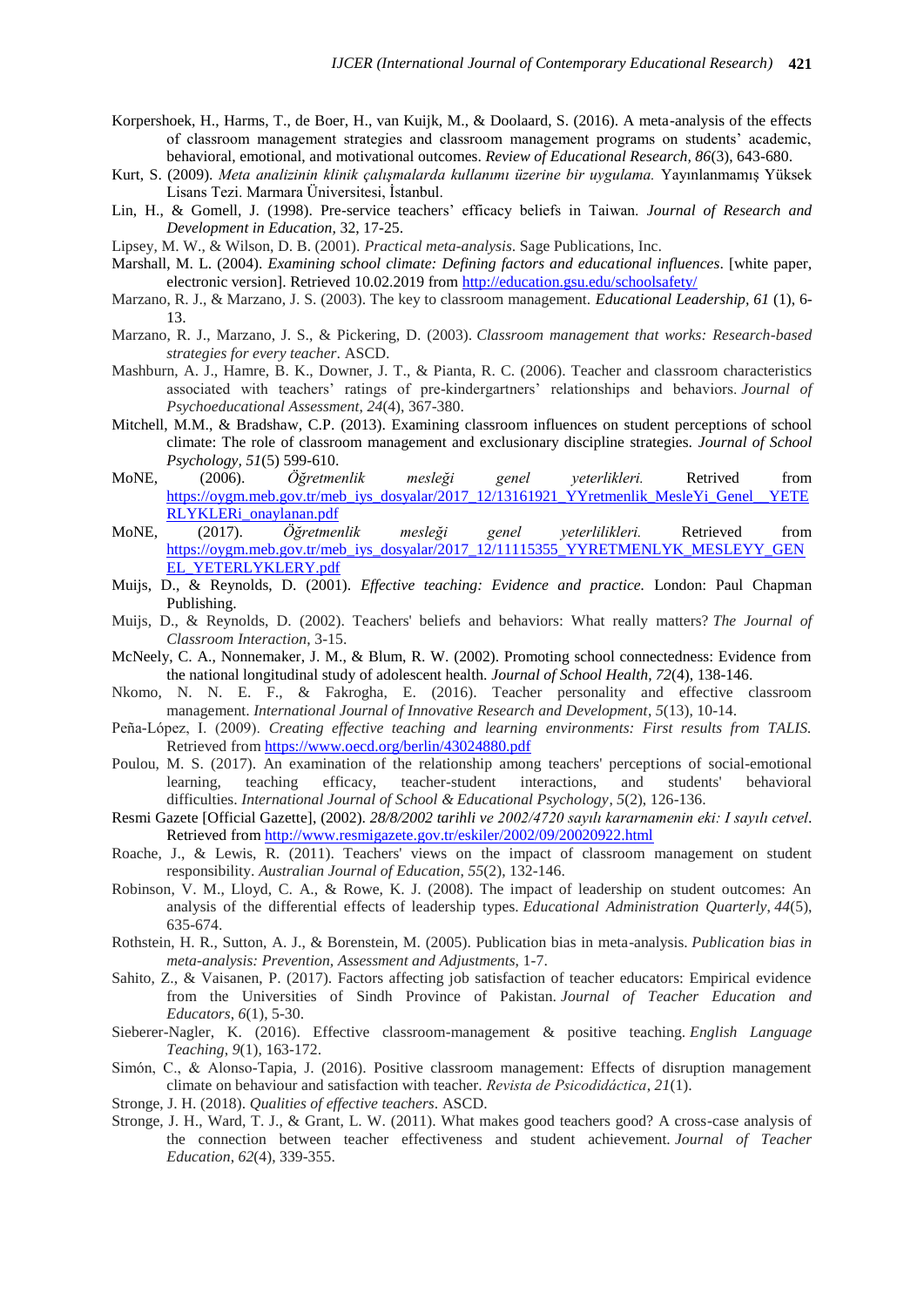- Şengül, Ü., Eslamian, S., & Eren, M. (2013). Economic activities of regions of level 2 according to statistical regional units classification (NUTS) in Turkey determining by using data envelopment analysis and Tobit model application. *Yönetim Bilimleri Dergisi*, *11* (21), 75-99.
- THEC, (2011). *National qualifications framework for higher education in Turkey.* Retrieved from <http://www.yok.gov.tr/documents/10348274/11114827/14.pdf/8f975b8a-d0c9-4414a67b5ec7e4c75705>
- THEC, (2018). An update of teaching profession programs. Retrieved from [https://www.yok.gov.tr/Documents/Kurumsal/egitim\\_ogretim\\_dairesi/Yeni-Ogretmen-YetistirmLisans-](https://www.yok.gov.tr/Documents/Kurumsal/egitim_ogretim_dairesi/Yeni-Ogretmen-YetistirmLisans-Programlari/AA_Sunus_%20Onsoz_Uygulama_Yonergesi.pdf)[Programlari/AA\\_Sunus\\_%20Onsoz\\_Uygulama\\_Yonergesi.pdf](https://www.yok.gov.tr/Documents/Kurumsal/egitim_ogretim_dairesi/Yeni-Ogretmen-YetistirmLisans-Programlari/AA_Sunus_%20Onsoz_Uygulama_Yonergesi.pdf)
- Thornton, B., Peltier, G., & Hill, G. (2005). Do future teachers choose wisely: A study of pre-service teachers' personality preference profiles. *College Student Journal*, *39*(3), 489-497.
- OECD (2019), *TALIS 2018 Results (Volume I): Teachers and School Leaders as Lifelong Learners*, TALIS, OECD Publishing, Paris, [https://doi.org/10.1787/1d0bc92a-en.](https://doi.org/10.1787/1d0bc92a-en)
- Ozdemir, N. (2019). Principal leadership and students' achievement: Mediated pathways of professional community and teachers' instructional practices. *KEDI Journal of Educational Policy, 16*(1), 81-104.
- Uğurlu, C.T. (2016). *Sınıf yönetimi [Classroom management].* Ankara: Anı Yayıncılık.
- Ünal, Ö. F. (2013). A research on identifying core competency gap (A sample of group of companies) *Çankırı Karatekin University Journal of Institute of Social Sciences, 4*(1), 129-146.
- Üstün, U., & Eryilmaz, A. (2014). A Research methodology to conduct effective research syntheses: Metaanalysis. *Education and Science, 39*(174), 1-32.
- Wang, M. C., Haertel, G. D., & Walberg, H. J. (1993). Toward a knowledge base for school learning. *Review of Educational Research*, *63*(3), 249-294.

#### **APPENDIX 1**

#### **Studies included in meta-analysis.**

- Adıgüzel, İ. ve İpek, C. (2016). Okul öncesi öğretmenlerinin sınıf yönetimi becerileri ve tükenmişlik düzeyleri. *International Journal of Eurasia Social Sciences*, *7*(23), 247-273
- Akdağ, B.Ö. (2018). *Ortaöğretim öğretmenlerinin sınıf yönetim biçemleri ile akademik başarı sorumluluk algıları.* (Yayımlanmamış Yüksek Lisans Tezi), Yeditepe Üniversitesi Sosyal Bilimler Enstitüsü. İstanbul.
- Akın, A. G. U., & Koçak, R. (2007). Öğretmenlerin sınıf yönetimi becerileri ile iş doyumları arasındaki ilişki. *Kuram ve Uygulamada Eğitim Yönetimi, 51*(51), 353-370
- Akkaya, M. (2011). *Sınıf öğretmenlerinin sınıf yönetimi becerileri ile mizah tarzları arasındaki ilişkinin incelenmesi.* (Yayımlanmamış yüksek lisans tezi), Yeditepe Üniversitesi Sosyal Bilimleri Enstitüsü, Istanbul.
- Akkuş, M. (2018). *İlkokul ve ortaokul öğretmenlerinin öz-liderlikleri ile sınıf yönetimi öz-yeterlik algıları arasındaki ilişki.* (Yayımlanmamış yüksek lisans tezi). Gaziantep Üniversitesi, Eğitim Bilimleri Enstitüsü, Gaziantep.
- Aküzüm, C. & Altunhan, M. (2017). Okul Öncesi öğretmenlerinin sınıf yönetim becerileri ile kaynaştırma eğitimi yeterliklerinin incelenmesi (Diyarbakir ili örneği). *Dicle Üniversitesi Ziya Gökalp Eğitim Fakültesi Dergisi*, 31, 779-802.
- Aküzüm, C., & Gültekin, S. Ö. (2017). Sınıf öğretmenlerinin iletişim becerileri ile sınıf yönetimi becerileri arasındaki ilişkinin incelenmesi. *Electronic Journal of Education Sciences, 6*(12), 88-107.
- Alatlı, R. (2014). *Genel ve özel eğitim öğretmenlerinin sınıf yönetimi bilgileri ile sınıf yönetimine ilişkin öz yetkinliklerinin karşılaştırılması*. (Yayımlanmamış Yüksek Lisans Tezi). Ankara Üniversitesi Eğitim Bilimleri Enstitüsü, Ankara.
- Ata, S., & Akman, B. (2016). Bağlanma boyutları, sınıf yönetimi profilleri ve öğretmen-aile arasındaki ilişkilerin incelenmesi1. *İlköğretim Online, 15*(3). 820-837.
- Babaoğlan, E., & Korkut, K. (2010). Sınıf öğretmenlerinin öz yeterlik inançları ile sınıf yönetimi beceri algıları arasındaki ilişki. *İnönü Üniversitesi Eğitim Fakültesi Dergisi*, *11*(1).1-19.
- Bağcı, P.Z. (2010). *İlköğretim okullarında çalışan öğretmenlerin sınıf yönetimi becerileri ve başa çıkma davranışları arasındaki ilişki.* (Yayımlanmamış yüksek lisans tezi), Yeditepe üniversitesi Sosyal bilimleri enstitüsü, İstanbul.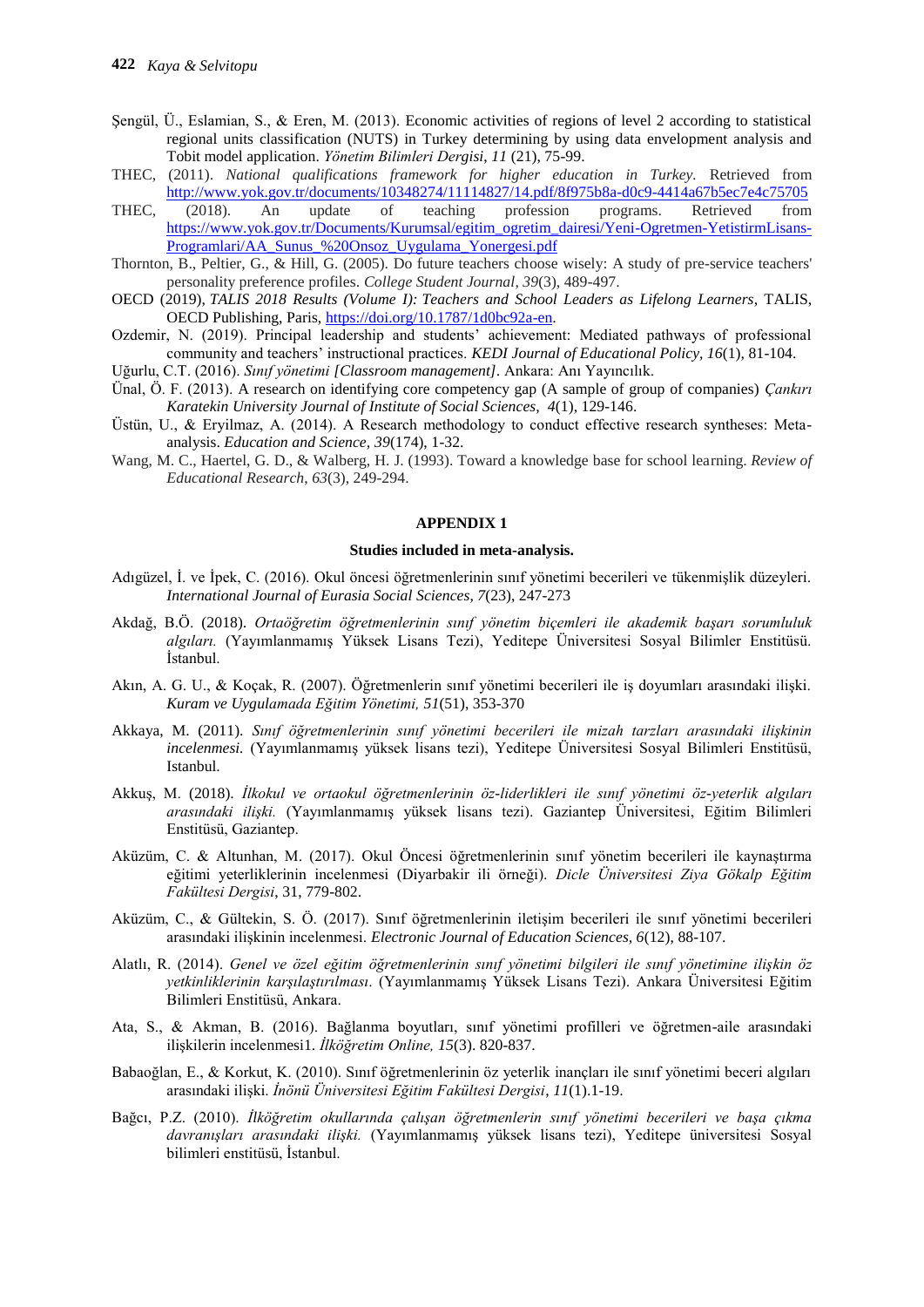- Balat, G. U., Bilgin, H., & Ünsal, F. Ö. (2017). Okul öncesi öğretmenlerinin öğretmenlik tutumları ve sınıf yönetimleri arasındaki ilişkinin incelenmesi. *Eğitim ve Toplum Araştırmaları Dergisi,* 4(1), 114-126.
- Bayirli, A. (2012). *İlköğretim okullarında görev yapan öğretmenlerin sınıf yönetimine yönelik tutumları ve inançları ile örgütsel iletişim düzeylerinin analizi.* (Yayımlanmamış Yüksek Lisans Tezi). Selçuk Üniversitesi, Eğitim Bilimleri Enstitüsü, Konya.
- Bozbaş, Y. (2015). *Sınıf öğretmenlerinin öz yeterlilik inançları ve sınıf yönetimi beceri algıları arasındaki ilişki*. (Yayınlanmamış Yüksek Lisans Tezi). İstanbul Aydın Üniversitesi, İstanbul.
- Bozgeyikli, H., & Gözler, A. (2016). Sınıf öğretmenlerinin sınıf yönetimi becerileri ile öğrencileri motive etme düzeyleri arasındaki ilişki. *Turkish Studies, 11*(3), 589-606.
- Büyükuysal, E. (2016). *Orta öğretim İngilizce öğretmenlerinin sınıf yönetimi yaklaşımları ile kişilik tipleri arasındaki ilişkinin incelenmesi.* (Yayımlanmamış Yüksek Lisans Tezi). Bülent Ecevit Üniversitesi Sosyal Bilimler Enstitüsü, Zonguldak.
- Cesur, D. (2007). *Sınıf öğretmenlerinin benimsedikleri sorumluluğa dayalı sınıf yönetimi yaklaşımları ile mesleki benlik algıları arasındaki ilişkinin incelenmesi.* (Yayımlanmamış yüksek lisans tezi), Yeditepe Üniversitesi Sosyal Bilimleri Enstitüsü, İstanbul.
- Çelik, O. B., & Tamer, K. (2014). Farklı liderlik stillerine sahip olan beden eğitimi öğretmenlerinin sınıf yönetimi davranışlarının incelenmesi. *Gazi Beden Eğitimi ve Spor Bilimleri Dergisi, 23*(2), 85-102.
- Çetin, F. (2016). Öğretmenlerin sınıf yönetimi yeterlikleri, öğretmenlik mesleğine yönelik tutumları ve iş doyumları arasındaki ilişki*. Turkish Studies, 11*(3), 791-808.
- Çiftçi, A. S. (2015). *İlkokul öğretmenlerinin sınıf yönetim tarzları ve demokratik değerlere ilişkin görüşleri arasındaki ilişki.* (Yayımlanmamış Yüksek Lisans Tezi), Çanakkale Onsekiz Mart Üniversitesi Eğitim Bilimleri Enstitüsü. Çanakkale.
- Çoban, M. A. (2014). *Özel ilkokullarda görev yapan sınıf öğretmenlerinin duygusal zekâ yeterliliklerinin sınıf yönetimi becerilerine etkisi.* (Yayımlanmamış Yüksek Lisans Tezi). Kahramanmaraş Sütçü İmam Üniversitesi, Kahramanmaraş.
- Demir T. (2015). *Okulöncesi öğretmenlerinin öz-yeterlik algılarının ve sınıf yönetimi stratejilerinin çocuk – öğretmen ilişkileri üzerindeki etkileri.* (Yayımlanmamış Yüksek Lisans Tezi), Ege Üniversitesi, Sosyal Bilimler Enstitüsü, İzmir.
- Demirdağ, S. (2015). The relationship between critical thinking abilities and classroom management skills of high school teachers. *Educational Research and Reviews, 10*(7), 850-855.
- Dönmez, T. (2015). *İlkokul sınıf öğretmenlerinin sınıf yönetimi profilleri ile çocuk hakları yönelik tutumları arasındaki ilişki.* (Yayımlanmamış Yüksek Lisans Tezi). Gazi Üniversitesi, Eğitim Bilimleri Enstitüsü, Ankara.
- Düzgün, O. (2016). *Ortaokulda görev yapmakta olan öğretmenlerin mutluluk düzeyleri ile sınıf yönetimi becerileri arasındaki ilişki.* (Yayınlanmamış yüksek lisans tezi). Gaziosmanpaşa Üniversitesi, Eğitim Bilimleri Enstitüsü, Tokat.
- Ergen, Y. (2016). *Sınıf öğretmenlerinin sınıf yönetim becerileri, akademik iyimserlikleri ve mesleki bağlılıkları arasındaki ilişki.* (Yayımlanmamış Doktora Tezi). Ondokuz Mayıs Üniversitesi, Samsun.
- Erkan, Z. N. (2009). *İlköğretimde görevli öğretmenlerin sınıf yönetimi anlayışları ile iş doyumları arasındaki ilişki.* (Yayımlanmamış yüksek lisans tezi). Maltepe Üniversitesi Sosyal Bilimler Enstitüsü, İstanbul.
- Gülay Ogelman, H., & Ersan, C. (2014). Okul öncesi öğretmenlerinin sınıf yönetimi stratejilerinin çocukların akran ilişkileri üzerindeki etkisi. *Bartın Üniversitesi Eğitim Fakültesi Dergisi, 3*(2), 63-84.
- Güner, Ö. (2010). *Sınıf öğretmenlerinin eleştirel düşünme eğilimleri ile sınıf yönetimi yeterliliği algıları arasındaki ilişki.* (Yayımlanmamış Yüksek Lisans Tezi), Eskişehir Osmangazi Üniversitesi Sosyal Bilimler Enstitüsü, Eskişehir.
- İpek Öner, M. (2012). *The relationship between EFL instructors' classroom management effıcacy and personalıty traits,* (Yayımlanmamış yüksek lisans tezi), Yeditepe Üniversitesi Sosyal Bilimler Enstitüsü, İstanbul.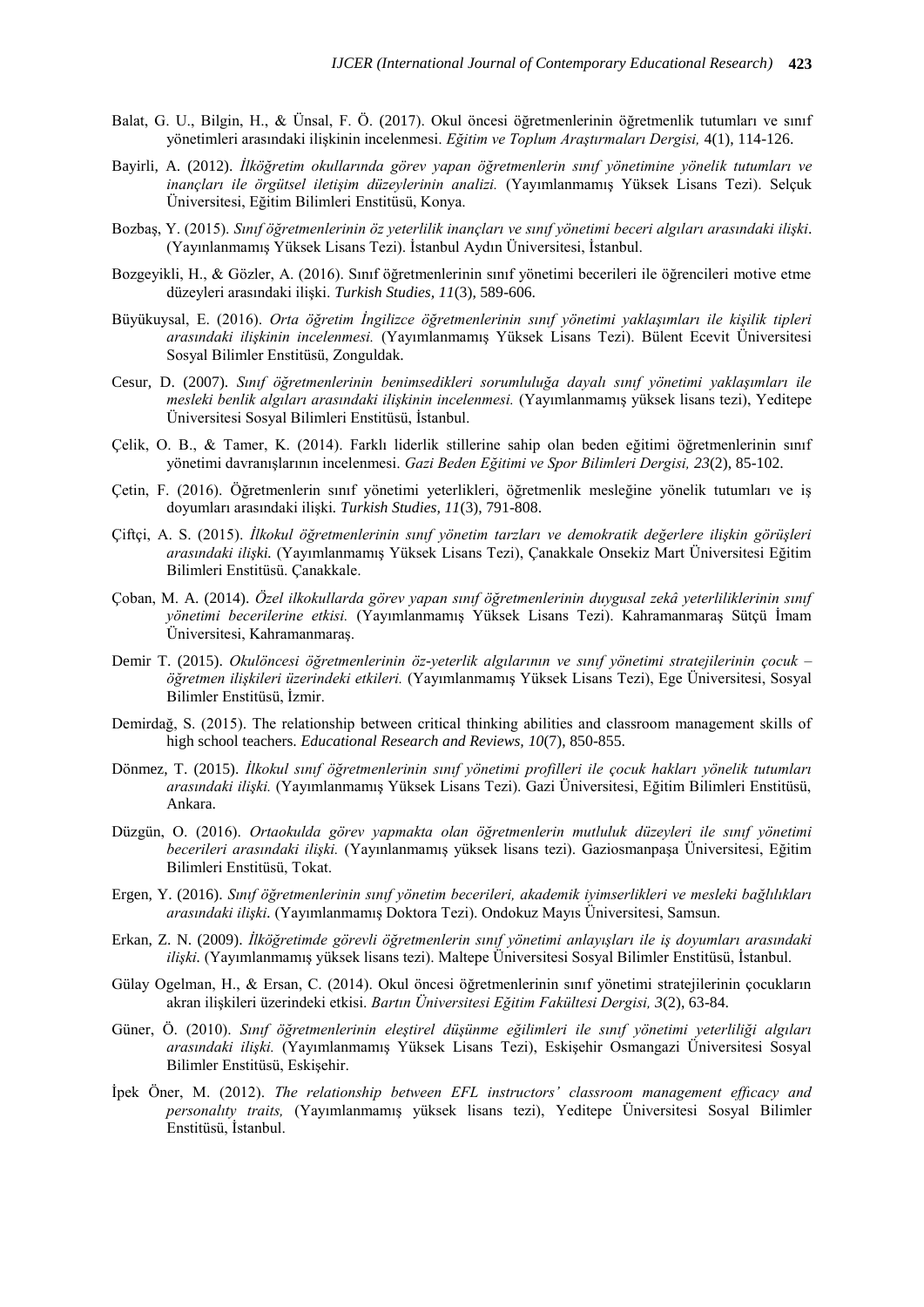- İpek, S. (2015). *Temel eğitimde görev yapan öğretmenlerin sınıf yönetimi öz-yeterlik inançları ve mesleki tutumları.* (Yayımlanmamış Yüksek Lisans Tezi). Avrasya Üniversitesi, Sosyal Bilimler Enstitüsü, Trabzon.
- Kadak, Z. (2008). *İlköğretim okullarında görev yapan öğretmenlerin liderlik stilleri ile sınıf yönetimi arasındaki ilişkinin incelenmesi.* (Yayımlanmamış Yüksek Lisans Tezi). Yeditepe Üniversitesi, İstanbul.
- Karagözoğlu, N. (2016). Sosyal bilgiler öğretmenlerinin duygusal zekâ yeterliklerini mesleğinde kullanma düzeyleri ile benimsedikleri sınıf yönetimi modelleri arasındaki ilişki. *Akademik Sosyal Araştırmalar Dergisi, 4* (29), s. 269-287.
- Karaman, S.Z. (2016). *Öğretmenlerin sınıf yönetimi yeterlikleri ile mesleki profesyonellikleri arasındaki ilişki.* (Yayınlanmamış yüksek lisans tezi). Yeditepe üniversitesi eğitim bilimleri enstitüsü, İstanbul.
- Kayabaşı, Y., Yeniceli, E., Ataman, E., Şahin, S., & Nacar, N. (2017). Ortaokul öğretmenlerinin sınıf yönetimi becerileri ile özyeterlik inançları arasındaki ilişki: Ankara ili örneği. *Kuramsal Eğitimbilim Dergisi, 10*(2), 298-319.
- Kayan, M. F. & Kozikoğlu, İ. (2017). Sınıf öğretmenlerinin tükenmişlik düzeylerinin sınıf yönetimi davranışlarını yordama gücü. *Amasya Üniversitesi Eğitim Fakültesi Dergisi 6*(1), 72-103.
- Kocaman A. (2018). *Özel Eğitim Okullarında çalışan öğretmenlerin tükenmişlik düzeyleri ile sınıf yönetimi becerileri arasındaki ilişki.* (Yayınlanmamış yüksek lisans tezi). Çanakkale Onsekiz Mart Üniversitesi, Çanakkale.
- Komitoğlu, D. (2009). *Sınıf öğretmenlerinin sınıf yönetimi becerileri ile kişilik özellikleri arasındaki ilişkinin incelenmesi (İstanbul İli Kadıköy İlçesi Örneği).* (Yayımlanmamış Yüksek Lisans Tezi). Yeditepe Üniversitesi Sosyal Bilimler Enstitüsü, İstanbul.
- Memduhoğlu, H. B., & Çıkar, İ. (2017). Öğretmenlerin öğretme öğrenme anlayışları ile sınıf yönetimi yeterlikleri arasındaki ilişki. *Eğitim ve Öğretim Araştırmaları Dergisi, 6*(2), 272-285.
- Nur, İ. (2012). *Anaokullarında örgüt iklimi ile öğretmenlerin sınıf yönetimi becerileri arasındaki ilişkinin incelenmesi: Malatya ili örneği.* (Yayımlanmamış yüksek lisans tezi). İnönü Üniversitesi. Malatya.
- Öntaş, T. ve Okut, L. (2017). Özel öğretim kurumlarındaki ilk ve ortaokul öğretmenlerinin öğretmen liderliği davranışları ve sınıf yönetimi eğilimleri arasındaki ilişki. *İnönü Üniversitesi Eğitim Fakültesi Dergisi*, *18*(1), 98-115. DOI: 10.17679/inuefd.296131.
- Özgün, E. (2008). *İlköğretim birinci kademe öğretmenlerinin iş motivasyonları ile sınıf yönetim becerilerini algılama düzeyleri arasındaki ilişki.* (Yayımlanmamış Yüksek Lisans Tezi), Yeditepe Üniversitesi Sosyal Bilimler Enstitüsü. İstanbul.
- Semerci, D. (2015). *Okul öncesi öğretmenlerinin sınıf yönetimi becerileri, öz yeterlik algıları ve mesleki motivasyonları arasındaki ilişkinin incelenmesi.* (Yayımlanmamış Yüksek Lisans Tezi). Marmara Üniversitesi, Eğitim Bilimleri Enstitüsü, İstanbul.
- Sönmez, E. (2014). *İlk ve ortaokullardaki öğretmenlerin sınıf yönetimi becerileri ile performansları arasındaki ilişki.* (Yayınlanmamış Yüksek Lisans Tezi). Kastamonu Üniversitesi Sosyal Bilimler Enstitüsü, Kastamonu.
- Tekeli, A. (2010). *Sınıf öğretmenlerinin kullandıkları sınıf yönetimi yaklaşımlarıyla öğrencilerin sınıfta gösterdikleri şiddet (Bullying) davranışları arasındaki ilişki.* (Yayımlanmamış Yüksek Lisans Tezi). Abant İzzet Baysal Üniversitesi Sosyal Bilimler Enstitüsü, Bolu.
- Tok, T. N., Tok, S., & Dolapçioğlu, S. D. (2013). The relationship between emotional intelligence and classroom management approaches of primary school teachers. *Educational Research, 4*(2), 134-142.
- Tunca, Ö. (2010). *Duygusal zekâ düzeylerinin sınıf yönetimi becerilerine etkisi ve bir araştırma.* (Yayımlanmamış Yüksek Lisans Tezi). İstanbul Üniversitesi, İstanbul.
- Uç, H. (2013). *İlkokul öğretmenlerinin sınıf yönetimi becerileri ile örgüt kültürü arasındaki ilişki: Maltepe ilçesi örneği.* (Yayımlanmamış Yüksek Lisans Tezi), Yeditepe Üniversitesi Sosyal Bilimler Enstitüsü. İstanbul.
- Umar, S. (2015). *Ortaokul öğretmenlerinin sınıf yönetimi becerileri ile örgüt kültürü algıları arasındaki ilişkinin incelenmesi: Konya ili örneği.* (Yayımlanmamış yüksek lisans tezi). Mevlana Üniversitesi, Konya.